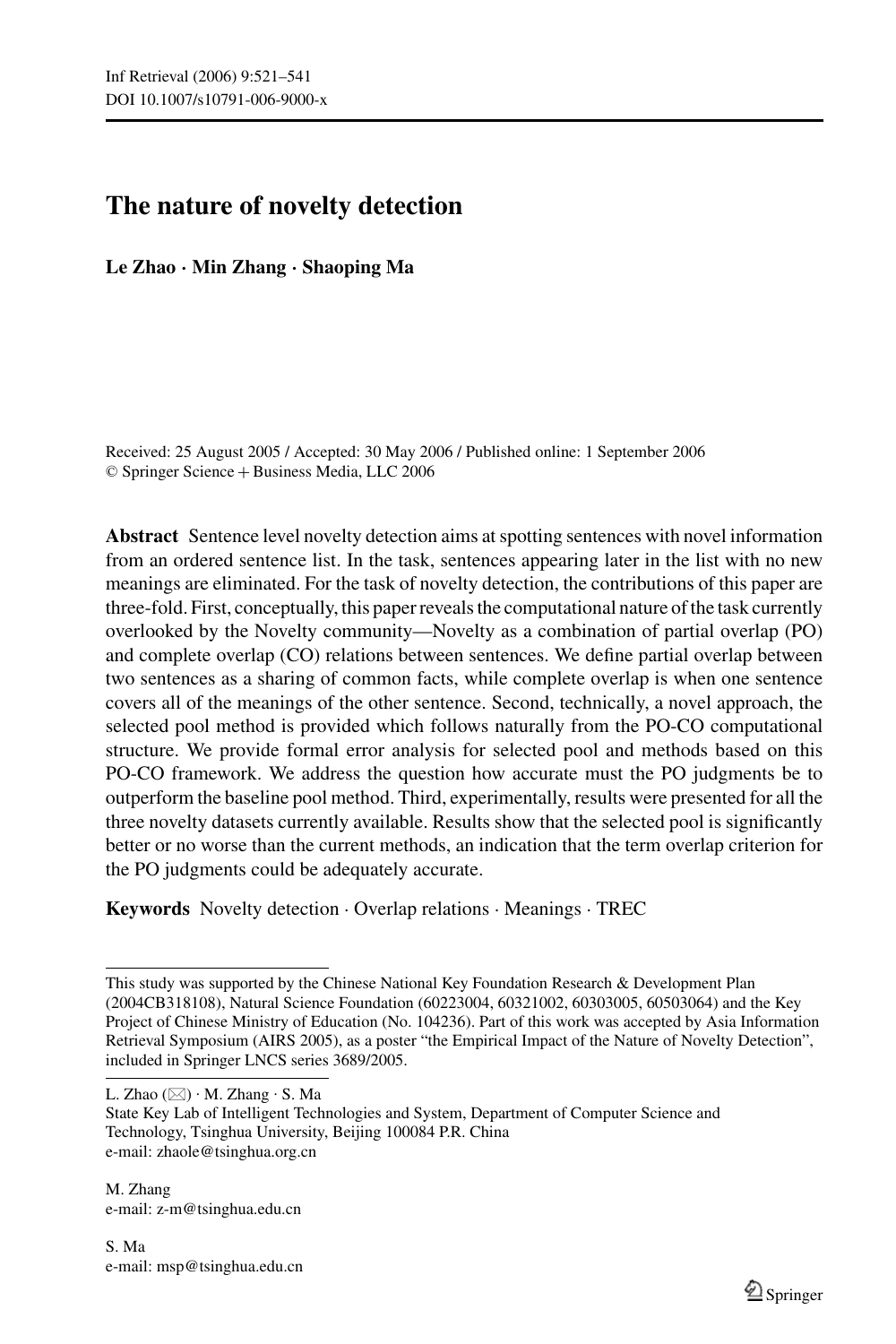## **1. Introduction**

As the web gets larger and larger, there could be so many different sources of information (such as worldwide news portals, web sites of news agencies or other media companies) that the user would have to browse piles of similar pages reporting the same event in seeking for some little pieces of "news". Novelty detection is such a task that automatically removes the redundancies in the results returned by a search engine, to minimize user effort spent on finding novel information. Exactly for this purpose, the three Novelty tracks held by the Text REtrieval Conference (TREC) from 2002 to 2004 (Harman, 2002; Soboroff and Harman, 2003; Soboroff, 2004) constructed three novelty datasets as testbeds for evaluating novelty systems. The focus of the tracks was on sentence level query-specific (intra-topic) novelty detection. In the tracks, first, sentences relevant to a given topic (a query) are retrieved; secondly, according to the chronological ordering of sentences, later sentences which provide no new meanings should be removed.

Novelty detection proved helpful in information filtering (YZhang et al., 2002), personalized newsfeeds (Gabrilovich et al., 2004) and is potentially helpful for any other tasks that may return redundancies to the users.

Unlike many other natural language processing (NLP) tasks such as retrieval, summarization, machine translation or QA, which mainly deals with the relevance between documents and queries, or the syntax or meanings of documents or sentences, novelty detection is a task that deals with relations between sentences. Whether a sentence's meanings are covered by another sentence or other sentences is its major concern, while the meanings of sentences themselves are indirectly involved. In Novelty (by Novelty, we mean the novelty detection task, and this will hold for the rest of the paper), the novelty or redundancy of a sentence is Boolean valued; sentences are either redundant because of previous sentences or novel (same as in the TREC Novelty tracks).

For Novelty, most previous works concentrated on the retrieval viewpoint of the task which saw Novelty as a single process of retrieving novel sentences from a sentence list containing possible redundancies, and thus, overlooked or neglected the nature of the novelty task we here propose—Novelty as a combination of two separate classification steps. Actually, this characteristic of the task is in a different dimension from previous works; we exploit the inter-sentence relations while previous methods focused more on finding effective features to represent natural language sentences for novelty computation (e.g. sets of terms (Zhang et al., 2002, 2003), term translations (Collins-Thompson et al., 2002), named-entities or NE patterns (Gabrilovich et al., 2004; Li and Croft, 2005), language models (YZhang et al., 2002; Allan et al., 2003; Gabrilovich et al., 2004), PCA vectors (Ru et al., 2004), contexts (Schiffman and McKeown, 2005) etc.). Since our result is independent of how individual sentences are represented, it could be applied to improve all previous novelty methods. Apart from the above possible reason, the characteristics of the available datasets could be another cause why researchers have not been able to recognize and verify the nature of Novelty we here propose (see inter-collection comparisons of Section 5); the latest collection, TREC Novelty 2004 collection, which largely supports the main result of this paper, has been available only for a short time.

In their pioneering work on Novelty, YZhang et al. (2002) raised several fundamental questions regarding the properties of the redundancy measure and the novelty judgment procedure: symmetric or asymmetric redundancy measure, sentence-to-sentence or sentenceto-multiple-sentences comparison model. Our study has answered the two questions both theoretically and empirically.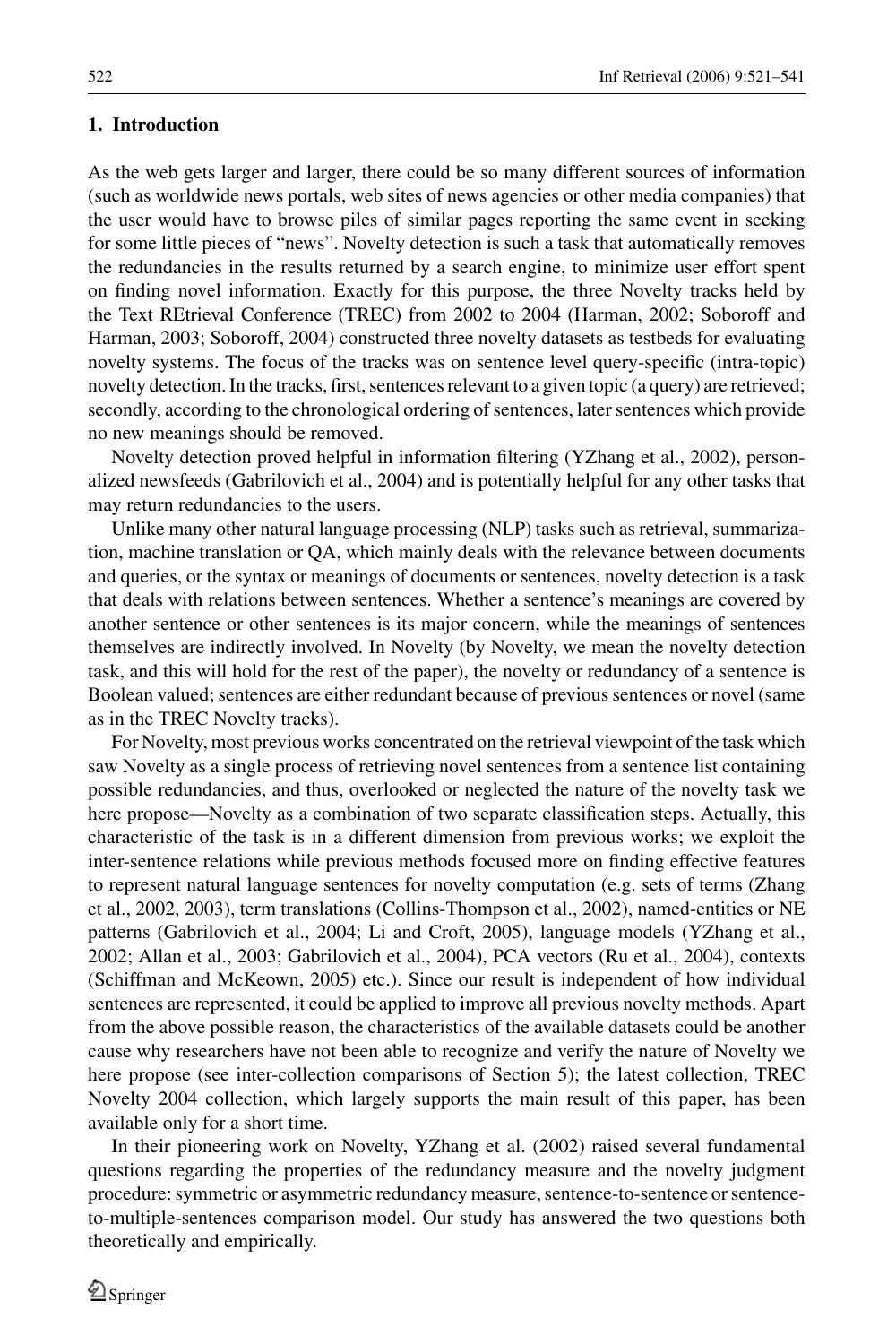In the TREC 2003 and 2004 Novelty tracks, there were two separate tasks. In "task 1", the participants first were required to retrieve the relevant sentences from the collection of sentences for each topic, then were required to reduce the redundancies of the retrieved sentences. In "task 2", the relevant sentences for each topic were already given, and only redundancy reductions should be performed. The focus of this paper is on task 2—to eliminate redundant sentences and preserve all sentences that contain new information. Experimental results are also presented for the Novelty 2003, 2004 task 2 datasets and Yi Zhang et al's novelty collection (YZhang et al., 2002), in which redundancy reductions were performed on the sets of all the relevant and only the relevant sentences (documents). All the three collections are consisted of about 50 topics, with each topic a separate set of relevant sentences (documents).

TREC Novelty datasets were on a sentence level as the Novelty track organizers and participants believed that "document-level novelty detection is rarely useful because nearly every document contains something new, particularly when the domain is news" (Soboroff and Harman, 2005). Actually, the arguments of this paper are valid independent of the units for processing, and the experimental results in this work include those obtained on a document level collection constructed and used in YZhang et al. (2002).

An outline for the rest of the paper is as follows: Section 2 is the heart of the paper, in which the two relations (PO-CO) of novelty detection computation are provided. Though our formalism can be seen as a direct derivation from the semantic theories of natural language, this general model is independent of the representations of individual sentences or documents. Implications toward techniques dealing with Novelty suggested by this computational structure will also be discussed, such as the use of language modeling and clustering techniques. Section 3 summarizes the widely used similarity, overlap and pool methods as well as current difficulties in novelty computation. In Section 4, as a direct application of the computational nature of Novelty, we try to address the current difficulties in novelty computation empirically, which leads to the selected pool method. Based on the PO-CO framework, formal error analysis for a more general family of selected-pool-like (PO-selection based) methods are presented. We provide, in Section 5, the corresponding experimental results on the three novelty detection collections, revealing the comparative advantages of the selected pool to the overlap and the pool method. Section 6 concludes the paper and proposes directions for future novelty research.

#### **2. The two relations**

Consider relations: a relation *R* between the elements of a set *A* is a subset *C* of the Cartesian product  $A \times A$ . Any  $a \in A$  and  $b \in A$ ,  $aRb$ , if  $(a, b) \in C$ . In this paper, A is a set of sentences, and we deal with relations between sentences.

We consider two types of relations for novelty detection: the complete overlap (CO) relation and the partial overlap (PO) relation.

# 2.1. CO and PO relations

First is the *complete overlap relation*. It is a partial order relation, and we denote it as  $\geq_{co}$ . One sentence  $A \geq_{co} B$ , if A contains all the meanings of sentence B. This relation is a partial order relation. It is transitive and antisymmetric. For sentences A, B and C:

1. A  $\geq_{co}$  A (Reflexivity).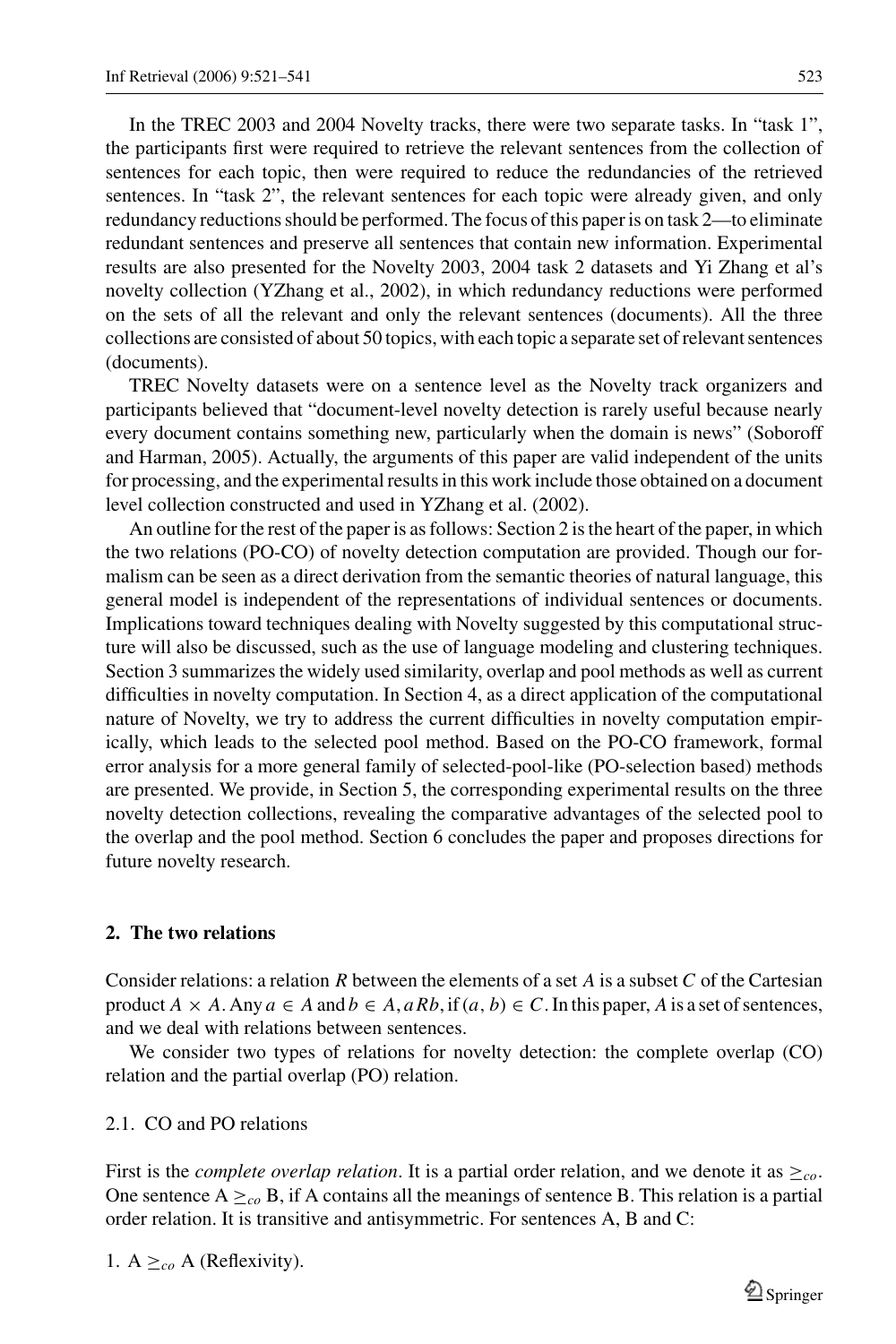- 2. If  $A \geq_{co} B$  and  $B \geq_{co} A$ , then  $A = B$  in meaning (Antisymmetry).
- 3. If  $A \geq_{co} B$  and  $B \geq_{co} C$ , then  $A \geq_{co} C$  (Transitivity).

In YZhang et al. (2002), only the third property is presented explicitly as an assumption. The above three properties together characterize the complete overlap (CO) relation.

Second, the *partial overlap relation*, which is symmetric, we denote it as  $\mathbb{A}_{p_0}$ . A  $\mathbb{A}_{p_0}$  B, if A and B have meanings in common. Note that having common meanings does not require A to completely overlap B, though complete overlap is sufficient for partial overlap. This relation is non-transitive and symmetric. For sentences A, B and C:

- 1. A  $\bowtie$ <sub>po</sub> A (Reflexivity).
- 2. If  $A \Join_{po} B$  then  $B \Join_{po} A$  (Symmetry).
- 3. If A  $\Join_{po}$  B and B  $\Join_{po}$  C, A and C need not have the  $\Join_{po}$  relation. (E.g., A = {a}, B =  $\{a, b\}$ ,  $C = \{b\}$ . Here,  $A \Join_{po} B$  and  $B \Join_{po} C$ , but A C do not have this PO relation. No transitivity here).
- 4. If  $A \geq_{co} B$ ,  $B \neq \emptyset$  then  $A \bowtie_{po} B$  (Complete overlapping is sufficient for partial overlapping).
- 5. If  $A \geq_{co} B$  and  $B \Join_{po} C$ , then  $A \Join_{po} C$ . Here, A is called a CO expansion of B, and this property states that CO expansions preserve PO relations.<sup>1</sup>
- 6. If A  $\Join_{p,q}$  B and B  $\geq_{c,q}$  C, A and C need not have the  $\Join_{p,q}$  relation. The above properties (1, 2, 3, 4, 5 and 6) are the necessary conditions for the PO relation. There are also two other properties of the PO relation which are actually stronger than what is necessary:
- 7. A  $\bowtie$ <sub>*po*</sub> B if ∃ *C*  $\neq$  Ø such that A ≥<sub>*co*</sub> C and B ≥<sub>*co*</sub> C (*Separation of meanings*). Here, C is a separated sentence containing common meanings of A and B, but need not contain all the common meanings of A and B.
- 8. A  $\Join_{po}$  B if ∃ *C* = *A* ∩ *B*, *C*  $\neq$  *Ø* (*The intersection definition*). Here, *C* contains all the common meanings.

As the PO relation is symmetric, we called the sentences that are PO related to one sentence its PO relatives. (e.g., for sentence A in  $\{A: A \Join_{po} B \text{ and } A \Join_{po} C\}$ , B and C are called A's PO relatives, and similarly A is also B's and C's PO relative.)

In the above properties, (1, 2, 3, 4, 5 and 6) are the basic properties of the PO relation as they can be derived from having common-meaning definition, or from property (7) separation of meanings alone, or property (8) alone. Property (7) is sufficiently strong for the PO relation, but may not be necessary. Property (8) is even sufficient for (7).

In the case of multiple sentences (e.g., A, B and C) overlapping one single sentence (say D), the PO relation is the case, because to have an overlap relation, A, B and C must all be D's PO relative (not necessarily ≥<sub>*co*</sub></sub> D each), and together  $A ∪ B ∪ C ≥<sub>co</sub> D$ .

Note that for sentences we assume there are also operations and relation like in set theory: ∪ ∩ and ⊂, but they need not be exactly the same as in set theory. For example, if we need to consider novelty depending on the user (what's novel for the user, proposed by YZhang et al. (2002)) background information and rules such as world knowledge and logic rules.

<sup>&</sup>lt;sup>1</sup> In a strict classical logic sense,  $\geq_{co}$  is just implication, A implies B iff A  $\geq_{co}$  B. Then, for any sentence A and B, because of the material implication of classical logic, A  $\geq_{co}$  (A∨B) (disjunction of facts in A with facts in B), also, B  $\geq_{co}$  (A∨B), it directly follows from this property that A  $\bowtie_{po}$  B, which means any two unrelated sentences could be PO related by their disjunction. We surely do not want to see this happening. So in the strict classical logic sense, this property should be invalidated, or we could only allow conjunctions between sentences and the facts in the sentences are conjunctionally connected. In relevance logic where material implication is not allowed, this property could be allowable.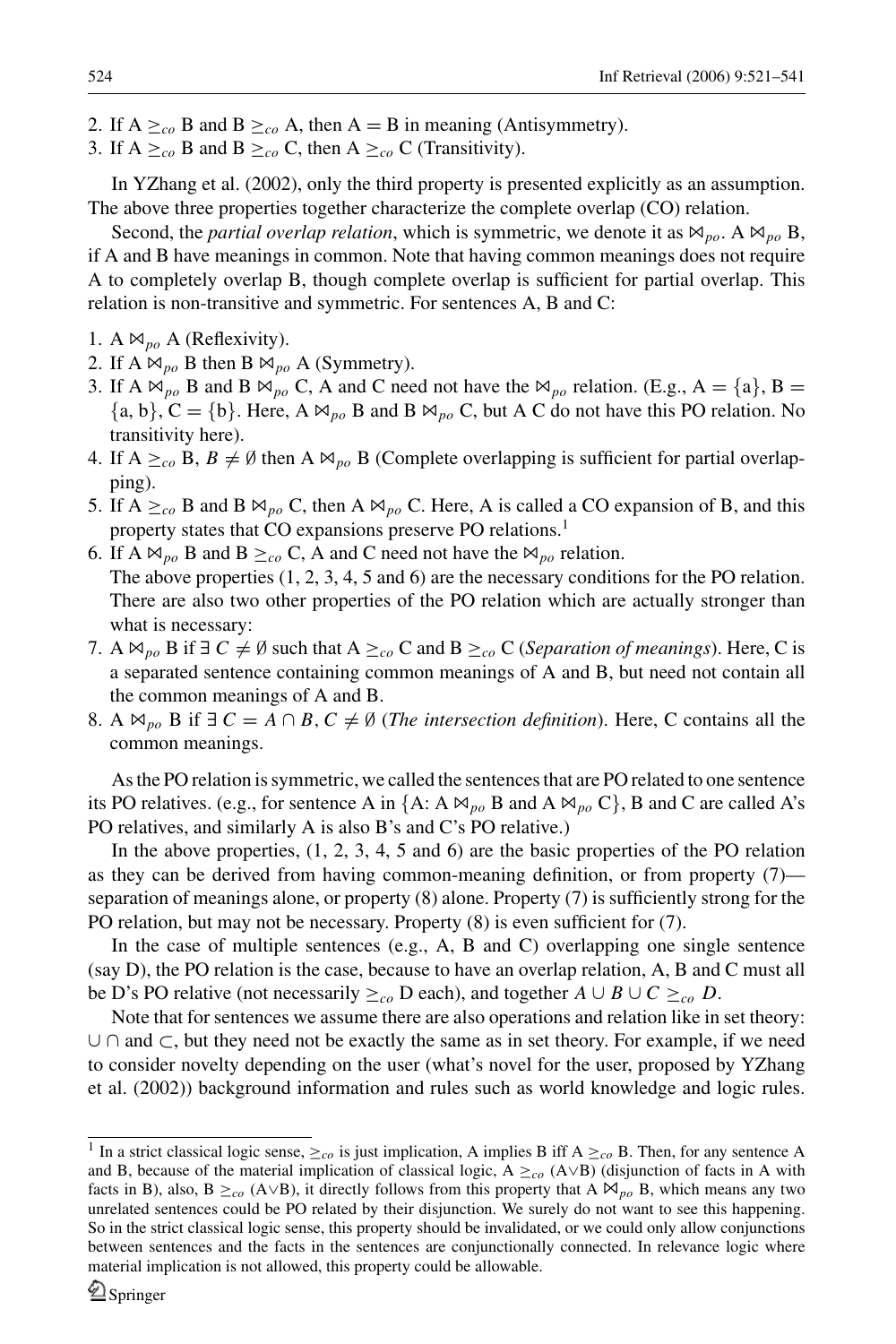The only difference it will make is that there should be corresponding modifications to the operations of the sentences, i.e.  $A \cup B$  will be  $A \cup B \cup \{$ the facts derived from A, B and background information (if any) according to the rules}.

Although the PO relation itself is symmetric, in the novelty task, where sentences are aligned along a time line and only previous sentences can overlap a subsequent one, thus, an asymmetry is imposed onto the PO relation. We could see clearly that this asymmetry of the PO relation is external; it should not be mixed up with the other intrinsic properties of the PO relation.

Note that the relations defined above are completely different from the "partially redundant" and "absolutely redundant" in YZhang et al. (2002), where the redundancy is more subjective, as being judged by the assessors. The two relations we here defined are more objective; they are Boolean valued, and the output of the CO relation must be either completely redundant or novel, which is closer to the notion of "absolutely redundant", thus only the "absolutely redundant" judgments in Yi Zhang et al's collection were used in the experiments of this paper.

## 2.2. Sets of facts

In this subsection, we provide an explanation of the PO-CO framework with semantic theories of language. Facts (which can be represented as logical expressions) are meanings of the statements that can be asserted as either true or false. In Novelty, only sentences that tell clear and complete facts are considered. Throughout the paper, we are talking about "meanings" of sentences, to be exact, it is actually the senses of sentences; we distinguish reference and sense from the ambiguous word "meaning" as Gamut (1991) did. Novelty requires senses, not references, because it is intensional in its nature rather than extensional, since it asks the question: "Is the sentence novel?" rather than "Is it true?". Thus, the relational structure of Novelty and the properties of the relations could be seen as having arisen from the discrepancy between the units of novelty processing (i.e. sentences) and the units of novelty definition (i.e. senses)—what is novel is actually individual senses, not sentences; sentence could be a much larger unit.

From the discussions of the previous sections, it may seem that meanings of sentences are actually treated as sets of facts, or similar to sets. We have even used sets in the examples. The set of facts assumption for meanings is strong enough to provide all previous properties listed. Since the set assumption is very strong (which may even be the strongest we can attain), we can use sets to provide counter examples, as in the PO relation property (3). But using sets introduces a problem; the set definition is too strong, and has a narrower range of application. We should generalize it little by little to the weakest assumptions we can possibly achieve.

When we define the PO relation, there are actually three different definitions. For *the first*: (A B) is a PO pair if there is common meaning between them. This definition is precise in the sense that there are no assumptions about what meanings of sentences would be like. The properties (1, 2, 3, 4, 5 and 6) of the PO relation can be derived from this definition. In spite of its simplicity, this PO definition is too ambiguous and should be formalized to bring the PO relation into the PO-CO framework. This can be achieved by *the second definition*, which defines the PO relation using the three properties of the CO relation and the *separation of meanings* (A  $\bowtie_{po}$  B if  $\exists C \neq \emptyset$  such that A  $\geq_{co} C$  and B  $\geq_{co} C$ ). Separation of meanings is stronger than the first definition, because it says if there are common meanings, some common meanings can be separated (from A and B to a sentence C). *The third definition* is the intersection definition, which requires that for  $A \Join_{po} B$ , there exists a maximum sentence

 $\mathcal{Q}_{\text{Springer}}$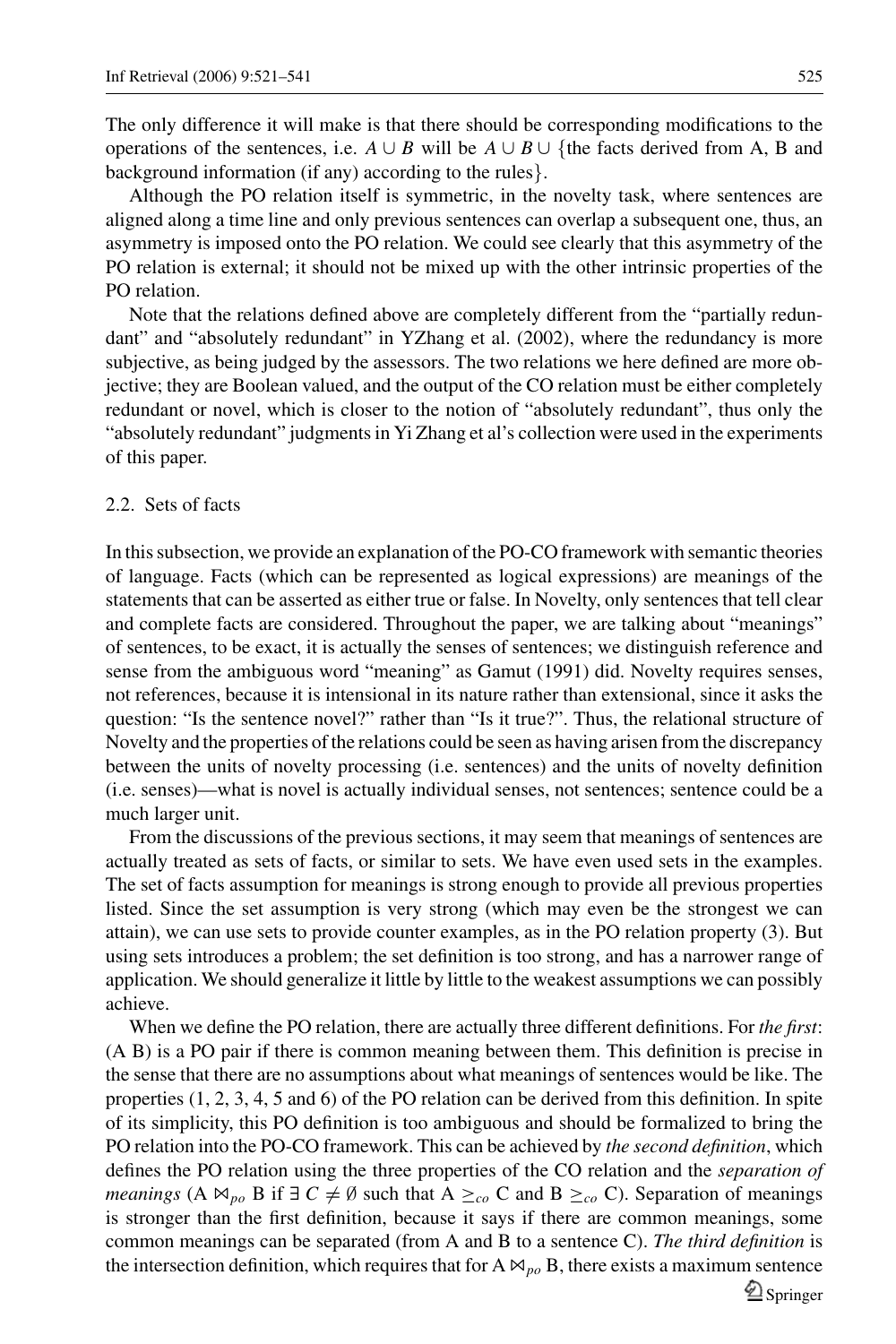$C = A \cap B$ . Here, maximum means for any sentence S, if  $A \geq_{co} S$  and  $B \geq_{co} S$  then  $C \geq_{co} S$ . This definition is stronger than the separation of meanings definition, since the separation of meanings can be derived from it. None of the three definitions require meanings to be treated as sets. The set assumption is even stronger than the intersection definition. That is to say, in our definitions of CO and PO relations, meanings of sentences need not be exact sets of facts.

Every assumption here has its exceptions, of course. But at least it's likely that in most cases the weak assumptions are not far from the reality or from the users' needs if we just focus our interest on the novelty detection in news stories where only simple facts and events are involved.<sup>2</sup> What definition we shall choose at a specific occasion depends on what properties we need in processing, but if we adopt stronger and finer properties like separation of meanings or intersection property or even set assumption, we must be aware that the results we may attain can only be applied to more limited cases.

Here are some examples. A: "Tom has a sister; she is reading a book", B: "Tom's sister is reading a book".

Sentence A contains more meaning than B because A states that Tom has a sister (if we take only lexical information into account, implications or presumptions of sentences are not considered; B does not necessarily contain the fact that Tom has a sister). A is consisted of two facts, but B only one. So  $A \geq_{co} B$ . This example can still be explained under sets of facts assumption, but is surely less obvious than in "Tom is five, and Tom goes to school"  $\mathcal{A}_{po}$ "Tom is a five-year-old boy" where the common meaning can be separated as "Tom is five". The following will be even more obscure.

C: "I frightened the cat, and it ran away", D: "I frightened the cat, so it ran away".

C contains only two facts, but D contains two facts the same as C, and also a belief that the cat ran away because I frightened it. So  $D \geq_{co} C$ . If sentences become more complicated, even for the most sophisticated minds, it will be a difficult task to count the facts in them. This is especially true when we consider more background information or implications of meanings, because not only can sentences have generated meanings but also there may be contradictions derived from original sentences or the meanings implied by them. Even if the assumptions do not fail, it is still difficult to program a computer to solve them.

If, for example, we take emotional facts implied by sentences into account, it will be difficult for the separation of meanings assumption to hold: E: "You savagely killed the cat", F: "You murdered the cat". The differentiation of the emotional facts in E and F is difficult. As we consider more facets of the natural language, since the emotional subtleties of the terms like "murder" or "savagely" are hardly exact and clear, probabilistic models or fuzzy models may be of help.

Here in defining CO and PO relations, we only set up assumptions about relations between sentences, since this is the least the novelty task requires. The meanings of a sentence, whether behaving like a set or not, are not necessarily concerned. At least, we are very fortunate, as whatever definition among the three we adopt, we can always have the several basic properties of the PO relation.

<sup>&</sup>lt;sup>2</sup> Applications such as abnormal state detection in industrial plant monitoring or novelty detection in robot navigation (Saunders and Gero, 2001) seem quite different from the text novelty task we are considering here; even natural language is not involved. For these applications, usually a deviancy measure for a new event to the current probabilistic model estimated from all previous scenes alone is enough. But as well, there can be similar improvements like we have brought into sentence level novelty detection: introducing a PO relation between the scenes of interest, locating the PO relatives before using the deviancy measure. This is because the PO-CO framework is a widely valid computational model for novelty detection, and exists in every novelty detection task, not necessarily text novelty detection.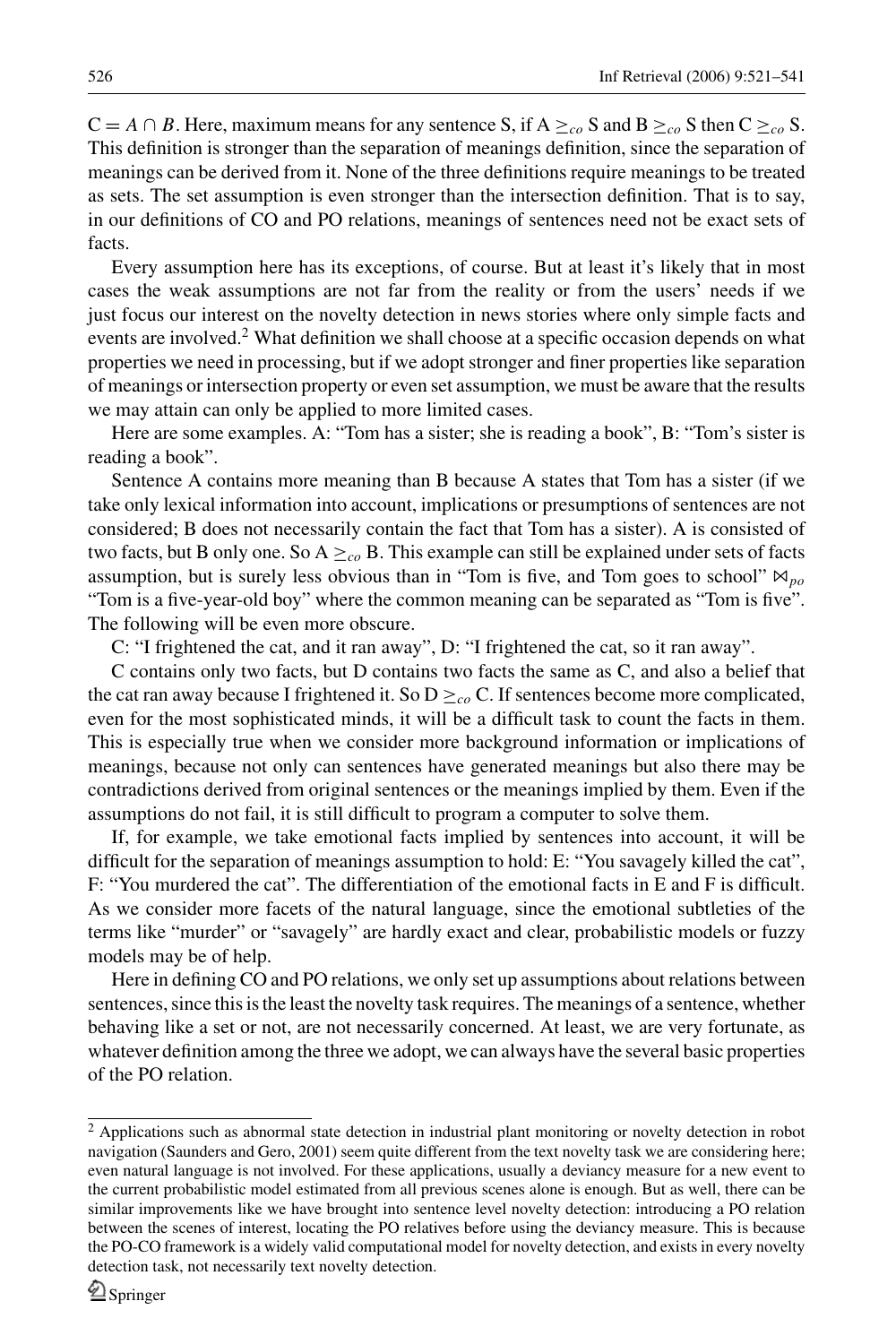As we saw in the above examples, if we are to practically use these relations, there are many factors to be defined and specified (such as what background information or rule to use, whether implications or presumptions of sentences are considered and setting up rules to resolve contradictions in the data, etc.), to resolve uncertainties and rule out difficult cases in the natural language.

#### 2.3. Some direct results from the relations

After clarifying the nature of the novelty task, we can have some nontrivial examples (applications) explained under the framework of PO-CO relations.

A first example to see will be a method for Novelty that uses clustering techniques (Zhang et al., 2003) (the Subtopic III method: sentences are clustered into several classes and only sentences within one class can have an overlap relation; overlaps between clusters are not considered). As we know from the properties of the PO relation, PO relations actually differ in one point from equivalent relations: transitivity. PO relations are not transitive, thus there can be no equivalent classes. The usage of the clustering methods in the novelty task has an intrinsic difficulty—the sentences need not necessarily form classes. So introducing clustering techniques without taking this fact into account can be harmful. In TREC 2003, the Subtopic III method was shown to be ineffective. (The work (Yang et al., 2002) is different from the intra-topic clustering discussed here. In Yang et al. (2002), inter-topic clustering of documents were performed, which is not our concern.)

Before continuing with the second example, we introduce two notions essential in Novelty: the *differentiation of meanings* and the *chronological ordering* of acquisition of knowledge; if a new sentence contains meanings that are *different* from any other *previously* known meanings (facts), it is novel. (For example, "Tom is five" is different from "Tom has a sister" even though Tom appears in both.) Consequently, if humans were unable to differentiate the meanings of sentences, the novelty task would no longer exist. And the differentiation of meanings is also sufficient for Novelty computation.

The second example is the uses of language models (LM) under this PO-CO framework. There can be two usages of LM. In the first, like in retrieval (Ponte and Croft, 1998), the generation probability of the current sentence on the language model estimated from the previous sentences can be used to estimate the probability of redundancy. Take for example, the task of ranking new documents according to their novelty (Gabrilovich et al., 2004). Given a known set of seed documents, according to the PO-CO framework, for each different newly appearing document, the LM for the previous sentences should be constructed on the PO relatives of the new document (PO-relatives for the current document in the seed collection). The document sets used to construct the language models could be different for different new documents; thus, the comparison of generation probabilities of the two new sentences using two separate LMs is not mathematically justified. This is clearer under the measure theoretic view of probability. The two different language models impose two distinct measures onto the event space (documents in the collection). In ranking documents in generation probability, we are actually measuring two objects (the two target documents) using two different rulers (the two language models). This explains the intuition that if two facts (A and B) are different and both are novel, it is impossible to judge whether A is more novel than B or not. Since Novelty requires only the *differentiation of meanings*, the ranking of documents here must have been imposed by attributes other than novelty (such as the amount of new information or the number of new meanings). In practice (YZhang et al., 2002; Gabrilovich et al., 2004; Allan et al., 2003), another usage of LM is common; for a current document, two LMs are constructed respectively for previous documents (as a whole) and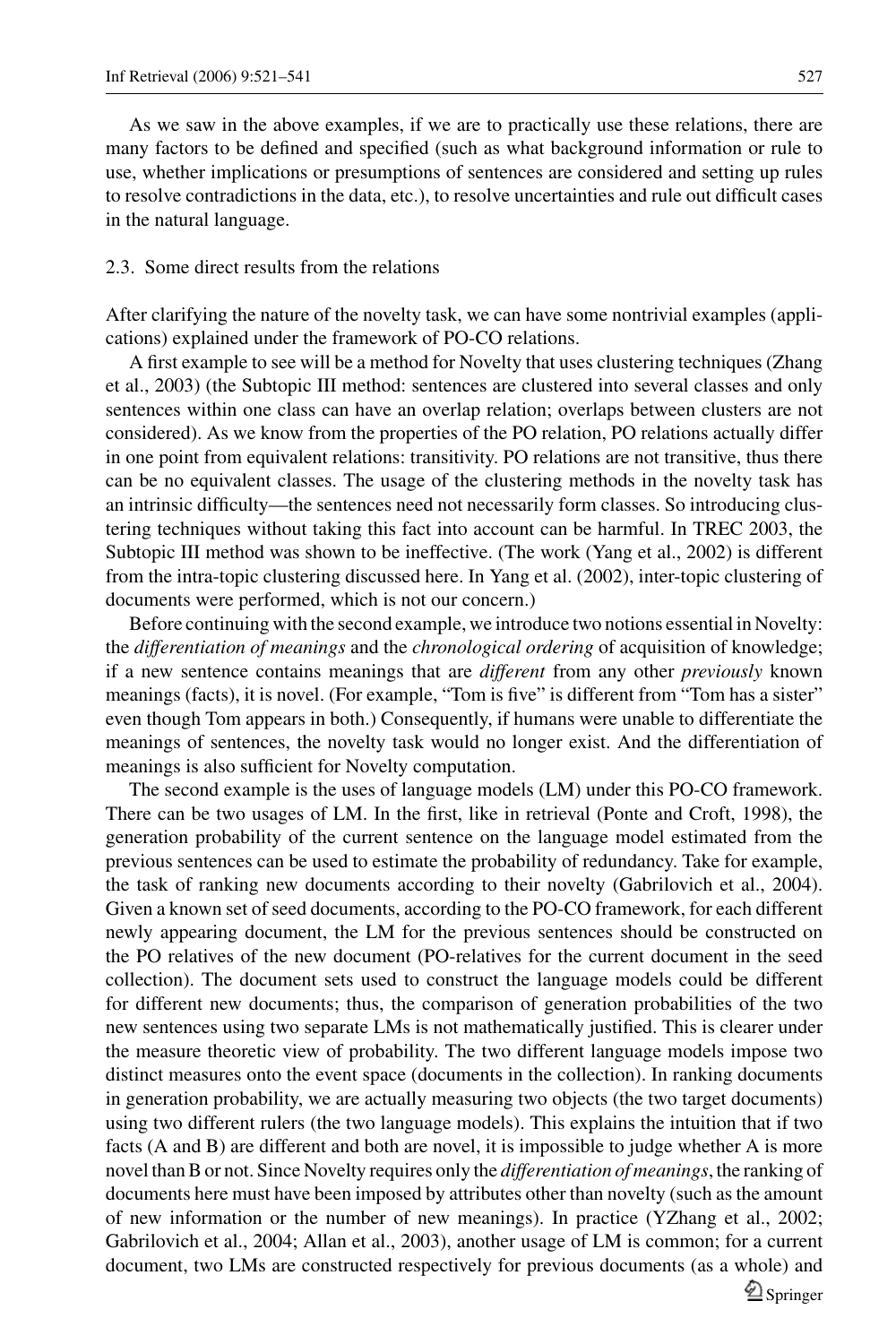the current document; the KL-divergence between the two models is used to approximate the degree of novelty. This use of LM, unlike generation probability, is mathematically justified. However, there is no step of finding PO relatives; all previous documents are used. Because of this, it can be easily adopted into the PO-CO framework by constructing the LM on the PO relatives.

Next, there is an important and direct implementation that benefits from the successful distinguishing of the above PO-CO relations.

#### 2.4. Novelty—A complex task

In this subsection, we return to the novelty task itself. Once we are clear about the two relations discussed above, we can see immediately that the novelty task we used to refer to as one single task can be considered as being consisted of two separate subtasks.

The first step is to find out the pairs of sentences that share common meanings. (For a current sentence, this step is just locating the previous sentences having PO relation with the current one.) In this subtask, the *separation of meanings* definition can be useful, as in determining whether a pair has PO relation, we only need to separate some common meaning. This subtask can have its own judgment and evaluation method. We will discuss whether PO classification accuracy is necessary for the success of the PO-CO framework in Section 4.1.

The next step is to judge whether a current sentence is completely overlapped by previous PO relatives, with all the known PO pairs. We may need to separate all common meanings between two PO sentences in this subtask. And combining all the common meanings of the previous sentences with respect to the current one, we will finally be able to judge whether all meanings of the current sentence are covered by the previous sentences.

In practice, if all the sentences are short, containing only one simple fact, there is no need to use the PO relation; one CO step of one-to-one comparisons would serve the purpose well, and there will be almost no difference between the asymmetric overlap and the symmetric similarity measure. However, the longer the sentences are, the more likely multiple facts exist in a single sentence, and the more likely methods that adopt the PO-CO framework will work better than the methods that treat the complex Novelty as one single task. In the real world data, informative articles always try to include several facts in one single sentence (usually, with the help of clauses), which justifies applying the PO-CO framework to real world data.

But the two subtasks are still difficult in the sense that they have to deal with complicated cases, outliers of the simplified assumptions we proposed. Even within the scope of the assumptions, a computational solution to manipulate facts in the novelty task is still not apparent (e.g. the example sentences E and F in Section 2.2 could hardly be precisely translated into formal language sentences). But since we have broken down the novelty task into two subtasks where problems and difficulties are fewer than in the complex task that takes Novelty as a whole (also, there will be less confusions and uncertainties), it is expectable that novelty research will move a step forward.

We are now able to see that the problems mentioned in the introduction (symmetric or asymmetric novelty measure, one-to-one or multiple-to-one comparison) arose because of an unclear perception of the novelty task, and these questions are gone once we take the view from the nature of the novelty task. But this viewpoint still cannot explain how these questions arose empirically. And our study of novelty, described below, tried to investigate the empirical facet of the questions.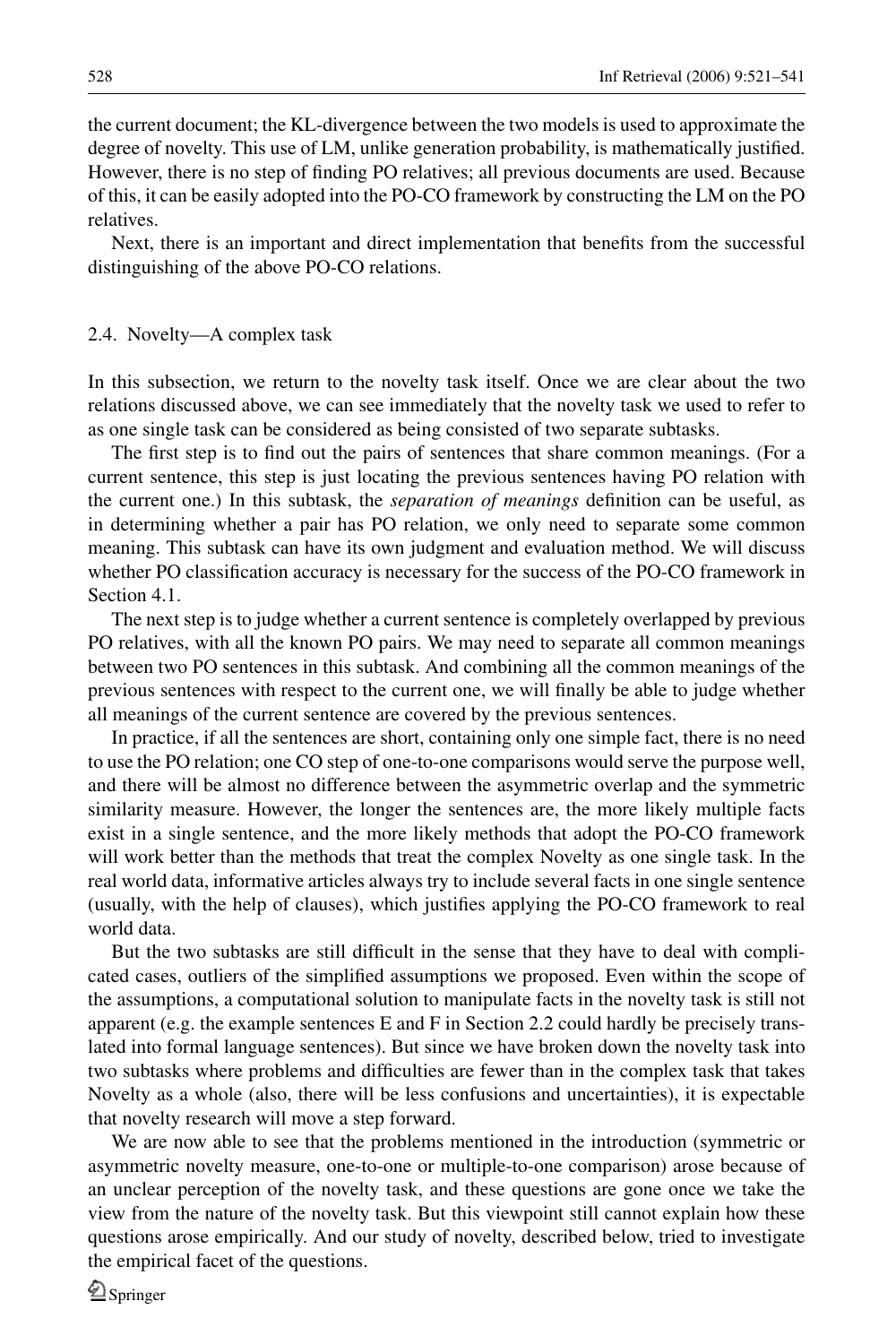#### **3. The previous methods**

In the previous works, there were always two standard themes of novelty detection techniques. In one theme, to judge the current sentence, first, one-to-one redundancy comparisons between the current sentence and each of the previous sentences were performed. Next, the maximum of the redundancy scores obtained from the first step was compared against a threshold  $(\alpha)$  to finally decide whether the current sentence is redundant; if the maximum redundancy score exceeded  $\alpha$ , the current sentence would be classified as redundant. Simple similarity method (YZhang et al., 2002) and overlap method (Zhang et al., 2002) both adopted this one-to-one comparison paradigm. In the other theme, the redundancy score between the current sentence and the pool of all the previous sentences together was used against threshold  $\alpha$  to make the redundancy decision. The simple pool (Zhang et al., 2002) and the interpolated aggregate smoothing Language model (Allan et al., 2003) applied this all-to-one theme.

The two themes were adopted because of the conception of the novelty detection task that in judging a current sentence, all previous sentences should be used. Later, we will show that this conception is generally wrong, because novelty judgment is not what we used to think a single inseparable judgment process.

We introduce three implementations of the above two themes related to this investigation: the similarity method (one-to-one), the simple term overlap method (one-to-one) and the simple pool method (all-to-one). Improvements over these previous methods using our approach will be shown in Section 5.

## 3.1. From similarity to overlap

From the *differentiation of meanings* (Section 2.3) we know that if the meaning of a sentence is the same as some known fact, the sentence is redundant. So a symmetric similarity measure between *sentences* can be used to estimate the symmetric "same" relation between *meanings*. A sentence sufficiently similar to a previous one is considered redundant. Thus, for the novelty task, it seems natural to use a similarity measure to determine whether a sentence is similar enough to a previous one. The differentiation of meanings is probably the only reasonable explanation for the use of symmetric methods in Novelty, which depends on identifying meaning (fact) with sentence; one sentence could only contain one fact.

Although similarity was proven to be effective experimentally (YZhang et al., 2002; Zhang et al., 2003), if we think twice, when one sentence's meanings are covered by another, this relation is not necessarily symmetric, because sentences may contain multiple meanings (conjunctionally connected). An asymmetric overlap measure should be used eventually (YZhang et al., 2002; Zhang et al., 2002) mentioned such belief). Actually, the overlap method in Zhang et al. (2002) was proved to be stable among different data collections (Zhang et al., 2002, 2003; Ru et al., 2004) with a performance comparable to that of the similarity method. The similarity and overlap methods presented in this paper were defined as in Zhang et al. (2002, 2003):

$$
Sim(A, B) = \frac{|A \cap B|}{|A \cup B|} = \frac{\sum_{i \in A \cap B} \min(A_i, B_i)}{\sum_{i \in A \cup B} \max(A_i, B_i)}
$$
(1)  
Overlap $B_A = \frac{|A \cap B|}{|B|} = \frac{\sum_{i \in A \cap B} \min(A_i, B_i)}{\sum_{i \in B} B_i}$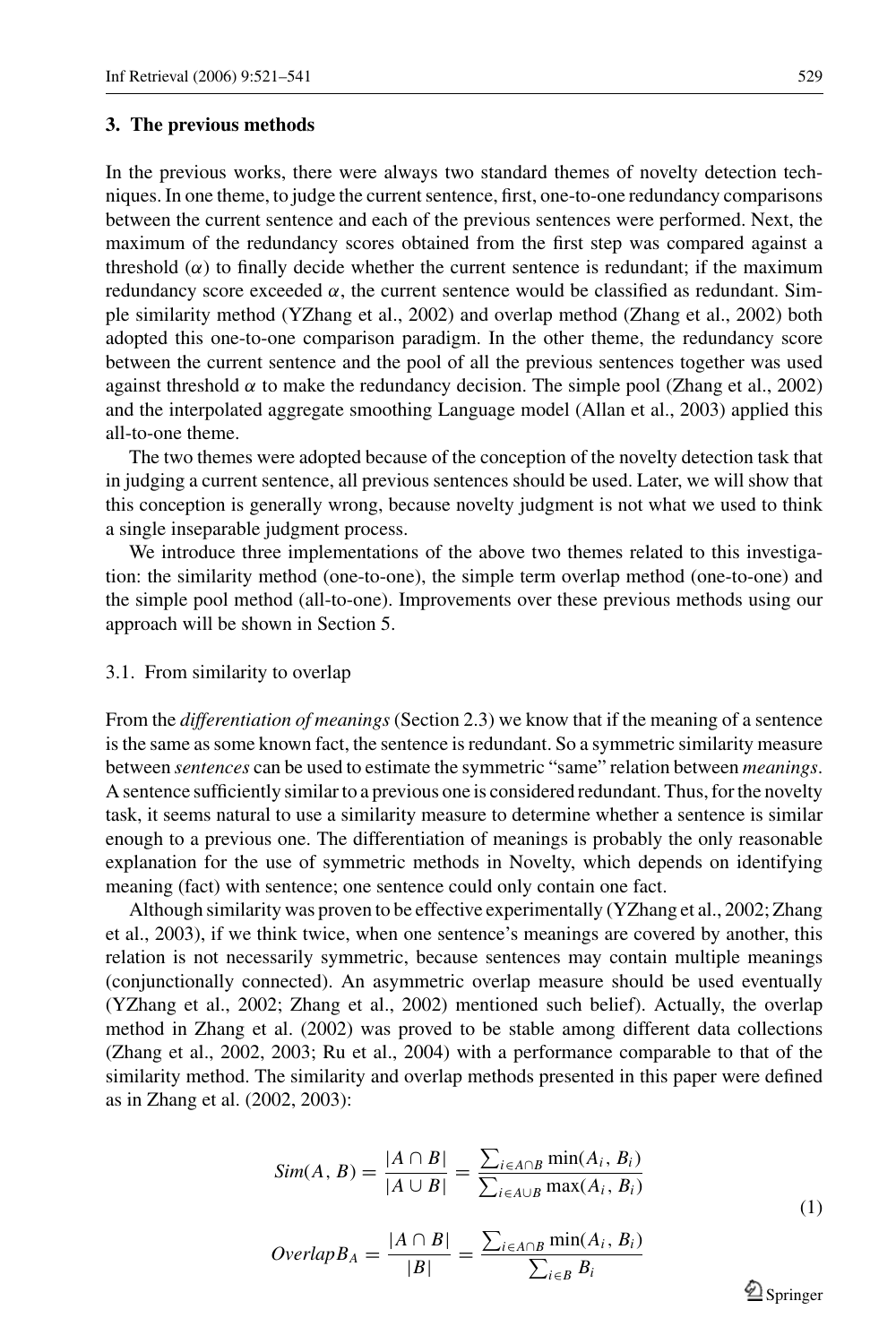*Overlap*  $B_A$  is the overlap of sentence B by a previous sentence A.  $A_i$  is the TFIDF weight of term i in A (Salton and Buckley, 1988). In experiments, thresholds were set to judge whether two sentences are sufficiently similar, or whether a large enough portion of one sentence is overlapped by another.<sup>3</sup>

# **Algorithmic description of the overlap method**(Similarity is similar):

```
1 For the ith sentence in the list which may contain redundancies;
2 MaxOverlap := 0;<br>3 For i := 1 to i - 1For j := 1 to i - 1;
4 If MaxOverlap < Overlapi<sub>j</sub>, Then MaxOverlap := Overlapi<sub>j</sub>;<br>5 End i:
        5 End j;
6 If MaxOverlap > threshold \alpha, Then i redundant;
7 Else i is novel;
8 End i.
```
Surprisingly, despite the theoretical advantage of overlap, similarity is empirically better than or almost equivalent to the asymmetric methods such as the overlap method, as experimental results from YZhang et al. (2002) and Zhang et al. (2002) indicated. (The result that asymmetric methods were worse than symmetric similarity measure of YZhang et al. (2002) is largely invalid, because the comparison was not done on the same level, the asymmetric method used language model to represent sentences, while the symmetric method adopted a weighted term vector model.) We will present the comparisons of our overlap and similarity method in Section 5.

# 3.2. The pool method

In the above subsection, only sentence to sentence comparison is considered. But for general novelty detection, since all "old" sentences should be used to judge the current sentence, a method that compares the current sentence with all previous sentences would be more justified. A pool method would be an obvious choice, in which overlap between the pool of terms from all previous sentences and the set of terms of the current sentence is computed, with a fixed threshold  $\alpha$  for redundancy judgment like in overlap.

# **Algorithmic description of the simple pool method:**

- 1 P:=  $\emptyset$ ; //Initializing the pool P.
- 2 For  $i :=$  the 1st to the last sentence in the list;
- 3 If *Overlapi<sub>P</sub>* > threshold  $\alpha$ , Then *i* redundant;<br>4 Else *i* is novel:
- Else  $i$  is novel;
- 5  $P_+$  = Sentence *i*; //updating pool with all the terms in *i*
- 6 End *i*.

But features like TFIDF weighted terms, being only surface features of sentences not the exact meanings, make this pool consisting of terms from all previous sentences too noisy to perform well. If all the terms of a target sentence appeared in its precedences, it will be classified as redundant, however, simple term appearance does not mean that the same meaning of the term has already appeared, even if the meaning of a term is the same as in a

<sup>&</sup>lt;sup>3</sup>The similarity and overlap defined here are identical to the resemblance and containment measures defined in a similar context in Broder (1997).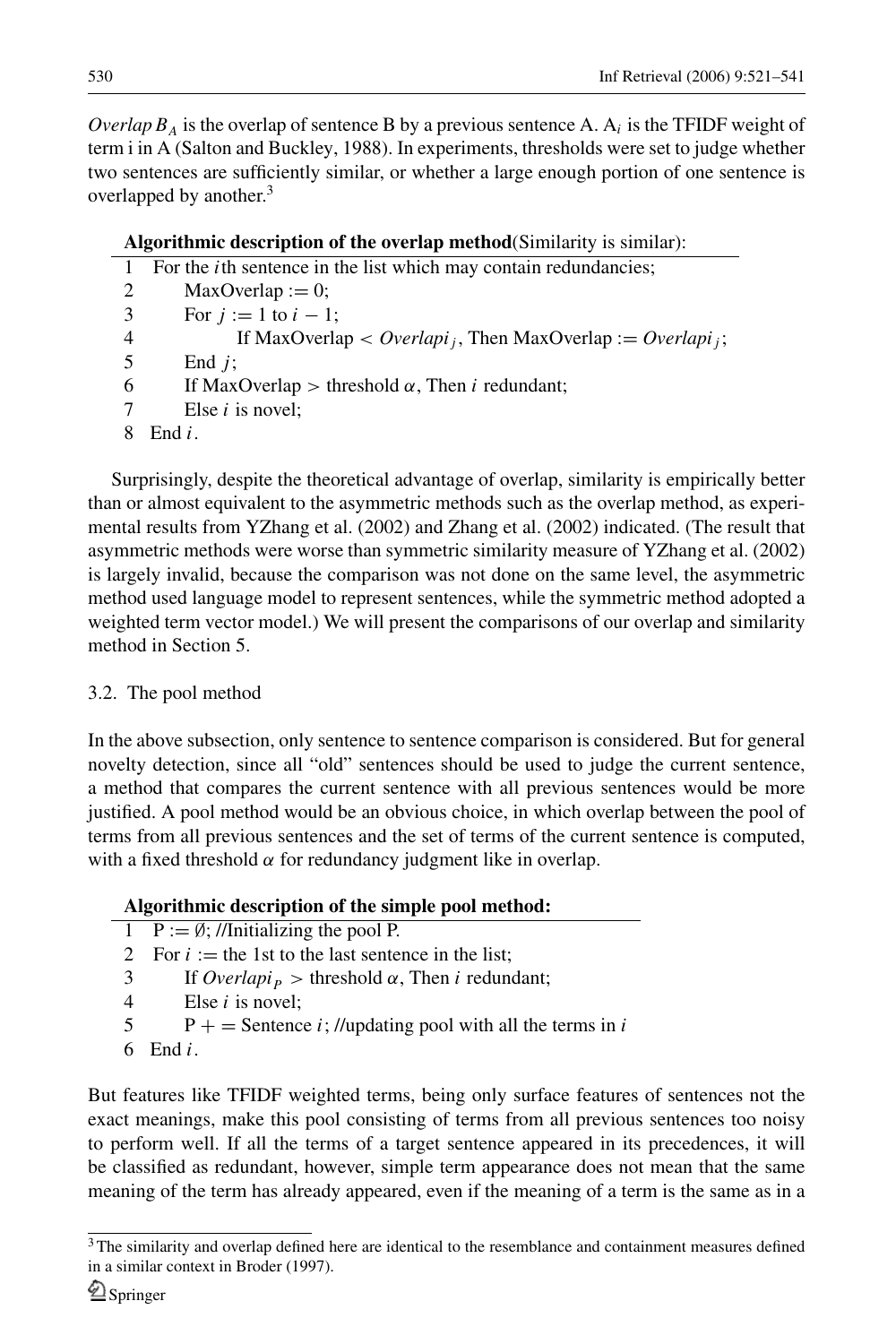previous sentence, the fact that the term was used to express could still be different ("Tom has a sister, she is five" completely overlaps "Tom is five" in terms, but the two sentences differ in meaning). Thus, on one hand, simple pool has a large false redundancy rate, on the other hand, simple overlap could return more redundant sentences as it excludes multiple-to-one overlap cases. A selected pool method based on the nature of the task could resolve this difficulty.

## **4. The selected pool method**

From the stance of the PO-CO framework, it is clear that the previous overlap and pool methods came about because of the ambiguous conception of the novelty task that when making *the novelty judgment* of the current sentence, we could and should use all the previous sentences in the list, while as a matter of fact, all the previous sentences should be used in the PO judgment, not necessarily the CO step. Accordingly, we propose a selected pool method, in which only sentences that are related to the current sentence are included in the pool (the PO step), followed by a pool-sentence overlap judgment (the CO step). In the experiments, if the TFIDF overlap score of the current sentence by a previous sentence exceeded the selection threshold  $\beta$ , that previous sentence was considered to be PO related to the current sentence. By setting the threshold  $\beta$  to be 0, we include all previous sentences in the pool the selected pool turns back into the simple pool method. Setting  $\beta$  to be the threshold for pool-sentence overlap judgment  $\alpha$ , the selected pool becomes the simple overlap method. Table 2 shows the change in the performance of the selected pool method as  $\beta$  changes. The relative performance of the selected pool and pool methods compared to the baseline overlap method, with automatically learned parameters  $\alpha$  and  $\beta$  using cross validation will be provided in the next section, which is summarized as Table 3. What we must point out is that the term overlap score as a feature for making PO and CO decisions is very coarse and certainly not perfect, which suggests possible further improvements. The selected pool method solves the dilemma faced by the simple pool and overlap methods, as we could avoid the noisy simple pool with a selection step while at the same time consider multipleto-one overlap cases among sentences, which cannot be achieved using the simple overlap method.

## **Algorithmic description of the selected pool method:**

- 1 For the *i*th sentence in the list;
- 2  $S := \emptyset$ ; //Initializing the selected pool S for *i*.
- 3 For  $j := 1$  to  $i 1$ ;
- 4 If *Overlapi*<sub>j</sub> > β, Then S + = *j*; //*j* selected as *i*'s PO-relative.<br>5 End *i*:
- 5 End *j*;
- 6 If *Overlapi*<sub>S</sub> > threshold α, Then *i* redundant;<br>7 Else *i* is novel:
- Else *i* is novel:
- 8 End *i*.

There is another thing about using the PO-CO framework in Novelty computation that is worth noting. Following the two relations in Novelty, the final and best unit for processing novelty would seem to be facts (i.e. logical expressions formalized from sentences). Unfortunately, without precise and sufficient formalizations that could satisfy the retrieval needs of every user, computers could hardly use facts correctly for computation. And the task of translating natural language sentences into logical forms is still far too difficult. When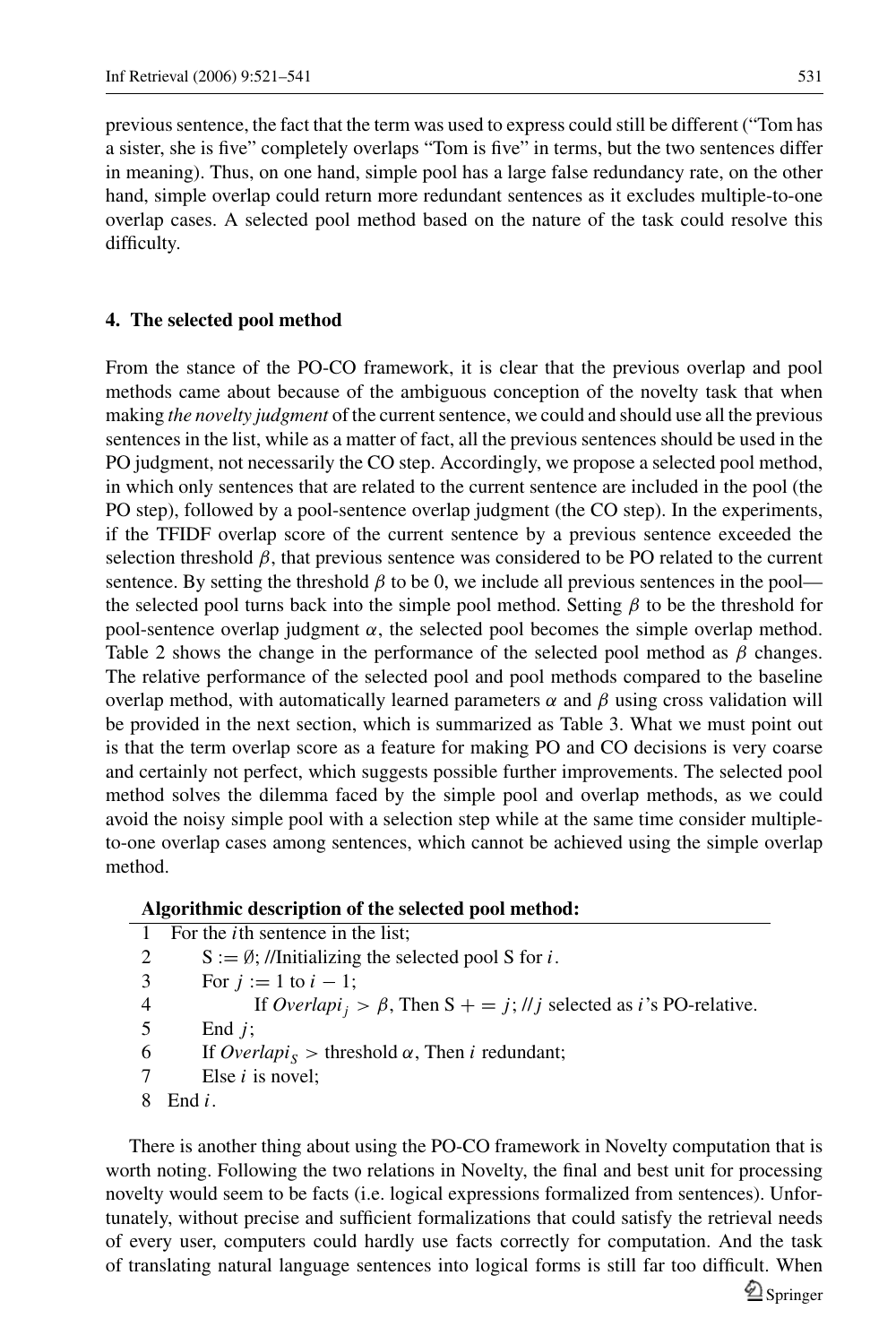we do novelty detection, we have to use units such as documents or sentences to base our computation on. Therefore, the two classification steps (PO: the step of classifying whether two sentences are PO related, and CO: classification of whether PO relatives of a sentence ≥*co* the current sentence) always exist. (Here we use the word classification in the sense as in Pattern Classification, by Duda et al. (2000)). Even if NLP systems were able to extract exact meanings of sentences (disregarding whether this is generally possible, problems like the examples E and F of Section 2.2 brought up), in that case, without adopting the PO-CO framework, the simple pool method would be precise enough for Novelty computation. However, since the pool method needs to maintain an increasing pool of all the occurred facts from the collection, it is memory consuming. Thus, the selected pool method we here introduced would still be a useful option for the system designer to choose, demanding only a minimum amount of memory—the size of the target sentence.<sup>4</sup> This shows that the PO-CO framework in novelty is a general structure, which exists independent of how sentences are expressed. Therefore the framework could be applied to tasks other than text novelty detection, just as passage 4 of Section 2.2 pointed out.

# 4.1. Error analysis of the selected pool

For measuring the performance of the methods based on this PO-CO framework like that of the selected pool, there is always a question: how good must the PO relative selection be to attain a better performance than the pool method, which assumes all previous sentences to be PO related to the target sentence.<sup>5</sup> The analysis in this subsection shows that the inexactness of the representation of natural language sentences would yield the pool method inferior to the selected pool. This analysis will show why the pool method is "noisy" empirically, as discussed in Section 3.

Consider the strict pool and selected pool methods where one new word would yield the current target sentence novel. We take it for granted that only the terms from the sentences are accessible to the selected pool and pool methods, and used to infer the meanings of the terms. Taking into account the polysemy phenomena of natural language, the meanings of the same term could differ in different sentences. Below we provide a rigorous analysis of how the strict selected pool method could be better than a strict pool method.

*Definition 4.1.* A **sentence** *A* is a set of unique terms  $A = \{a_i \mid \forall i \in \{1 \dots n\} \text{ and } \forall j \in \{1, \dots n\} \}$  $\{1 \dots n\}, a_i \neq a_j$  if  $i \neq j\}$ .  $|A|$  is the number of terms in A.

*Definition 4.2.* The **meaning of a sentence** *A***—**Mean(A) is defined to be the collection of meanings of its individual terms  $\{a_i^A \mid i \in \{1 \dots n\}\}\)$ . For different terms,  $a_i$  in sentence *A* and  $b_j$  in sentence *B* (if *B* is just *A*,  $a_i$  and  $b_j$  are from the same sentence),  $a_i^A$  may equal  $b_j^B$  (Synonyms).

<sup>4</sup> Opitz et al. (1999) discovered precisely such a case where the PO-CO framework was adopted because of a limited working memory in the human brain. Opitz et al. (1999) identified two steps in the human brain during novelty processing—the "*retrieval of related semantic concepts*" at the right prefrontal cortex (which usually actively maintains context information during performance of working memory tasks) and "*registration of deviancy*" at the superior temporal gyrus (the language and music processing center); the two steps corresponds exactly to the PO and CO relations we revealed.

<sup>&</sup>lt;sup>5</sup> As the overlap method excludes the cases multiple sentences overlapping a target sentence, it is generally erroneous. Because of this, although sometimes the overlap method could perform better than the pool method, we still only provide error analysis of a simplified version of the selected pool method against the pool method.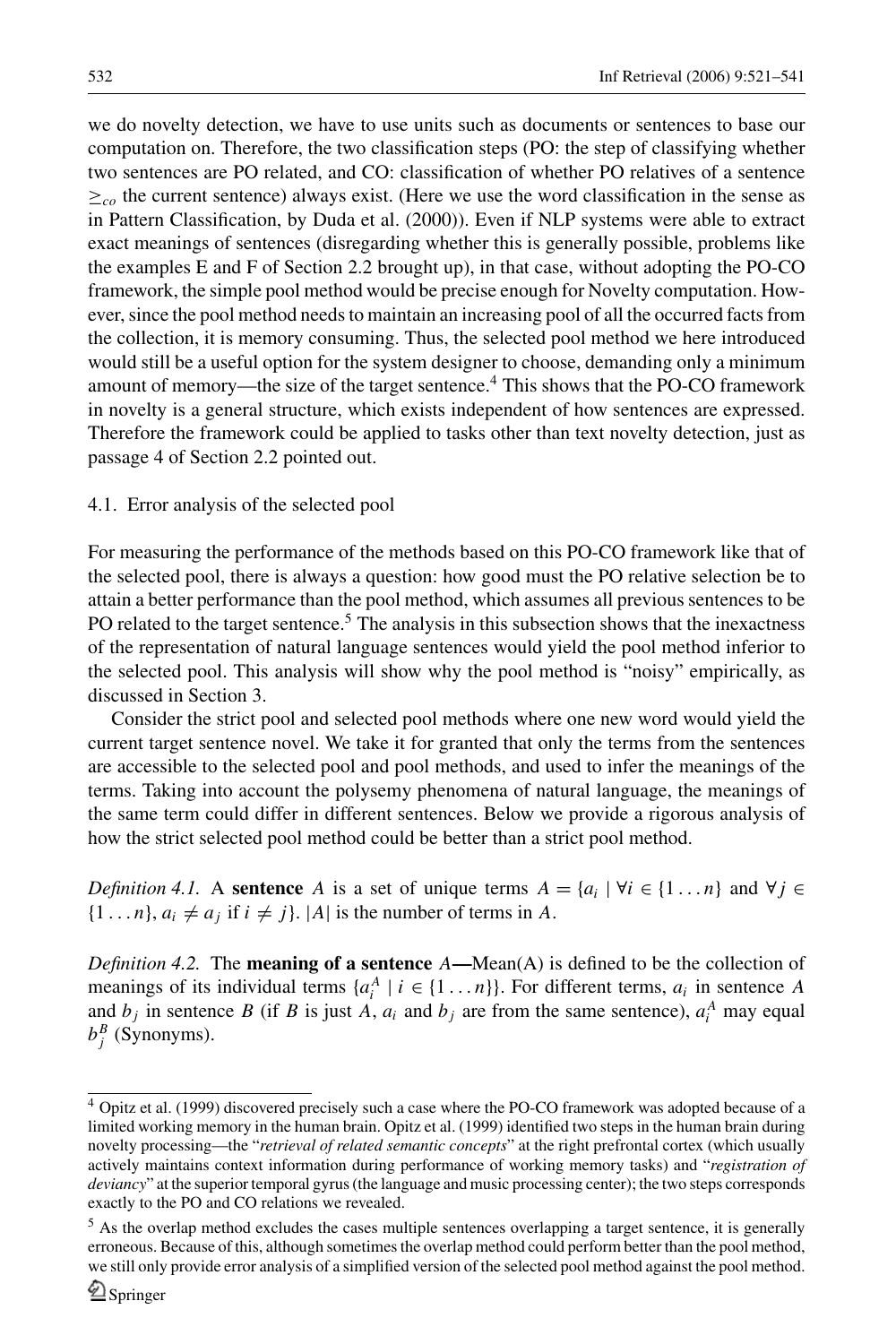*Remark* (*Polysemies*)<sup>6</sup>: Meanings of terms are context dependent. If  $a_i^A$  is the meaning of term *a<sub>i</sub>* in sentence *A*, for any other sentence *B*, also containing term  $a_i$ ,  $a_i^A$  does not necessarily equal to  $a_i^B$ .

*Remark.* The above definition of meanings is just a simplification of the true meanings of natural language sentences (not exactly sets of facts as the examples in Section 2.2 showed). This definition captures the polysemy and synonym phenomena of the natural language.

*Definition 4.3.* For a sentence *C* with sentences  $\{A_i \mid i \in \{1 \dots m\}\}$  preceding it, a **novelty measure:** *Nov* (*Nov* could be pool, selected pool or any other measure) is a classifier *No*v(*C* | *Ai*) which returns 0 if C is judged redundant and 1 if novel.

*Definition 4.4.* The **selection method** of selected pool is a classifier  $sel(A, B)$  which infers whether a sentence *A* is PO-related to the sentence *B*,  $sel(A, B) = 0$  if judged not PO-related and  $sel(A, B) = 1$  if judged as related.

*Remark.* Though the PO relation is symmetric by definition (Section 2), a selection method could be asymmetric. A selection method could only infer the meanings of sentences from the observed terms, while the PO relation is by definition a relation between sentences in their meanings.

*Definition 4.5.* A novelty measure *Nov* is said to be **strict** if:  $\forall$  target sentence *C* and  $\{A_i\}$ *i* = 1... *n*} preceding it,  $Nov(C | {A_i | i = 1 ... n} ) \equiv 1$  iff  $\exists j \in \{1 ... |C|\}$ ,  $\forall i \in \{1 ... n\}$ ,  $∀k ∈ {1... |A<sub>i</sub>|}, c<sub>i</sub> ≠ a<sub>ik</sub> holds.$ 

*Remark.* Since only terms are accessible to the novelty measure (meanings can only be inferred), a strict novelty measure is a measure that would judge the target sentence novel for one new term appearing in the sentence. We consider only strict novelty measures in our analysis because we need to fix the CO method when comparing the PO selection methods and a strict measure is both simple and direct to serve as this baseline CO method.

*Definition 4.6.* For the current target sentence C and its only precedence A (with  $A \cap C = \{a_i; i \in \{1 \dots | A \cap C|\}\}\$ , the common terms of *A* and *C*), a selection method is said to be **adequately accurate** if

$$
\begin{bmatrix} 1 - P(sel(A, C) | \forall i, a_i^A = a_i^C) \\ 1 - P(sel(A, C) | \exists i, a_i^A \neq a_i^C) \end{bmatrix} \cdot P(\forall i, a_i^A \neq a_i^C) \\ \cdot P(\exists i, a_i^A \neq a_i^C) \cdot P(\forall i, a_i^A \neq a_i^C) \cdot P(\forall i, a_i^A \neq a_i^C)
$$

Consider the two cases, case 1 (correct exclusions): excluding a previous sentence that does share polysemies with the current sentence would yield the final novelty judgment of the current sentence to be novel, which is correct, as the meanings of certain terms in the current sentence are different from that in the previous sentence; case 2 (selection misses): failure in

<sup>6</sup> Since synonyms will not differentiate the pool and the selected pool methods (both handle synonyms as unrelated words), we could exclude the synonym phenomena from our analysis, and only need to consider the effects of polysemies.

<sup>&</sup>lt;sup>7</sup> Here,  $P(self(A, C) | X)$  is the probability for a particular selection method *sel* to select sentence *A* for target *C*, conditioned on event *X*.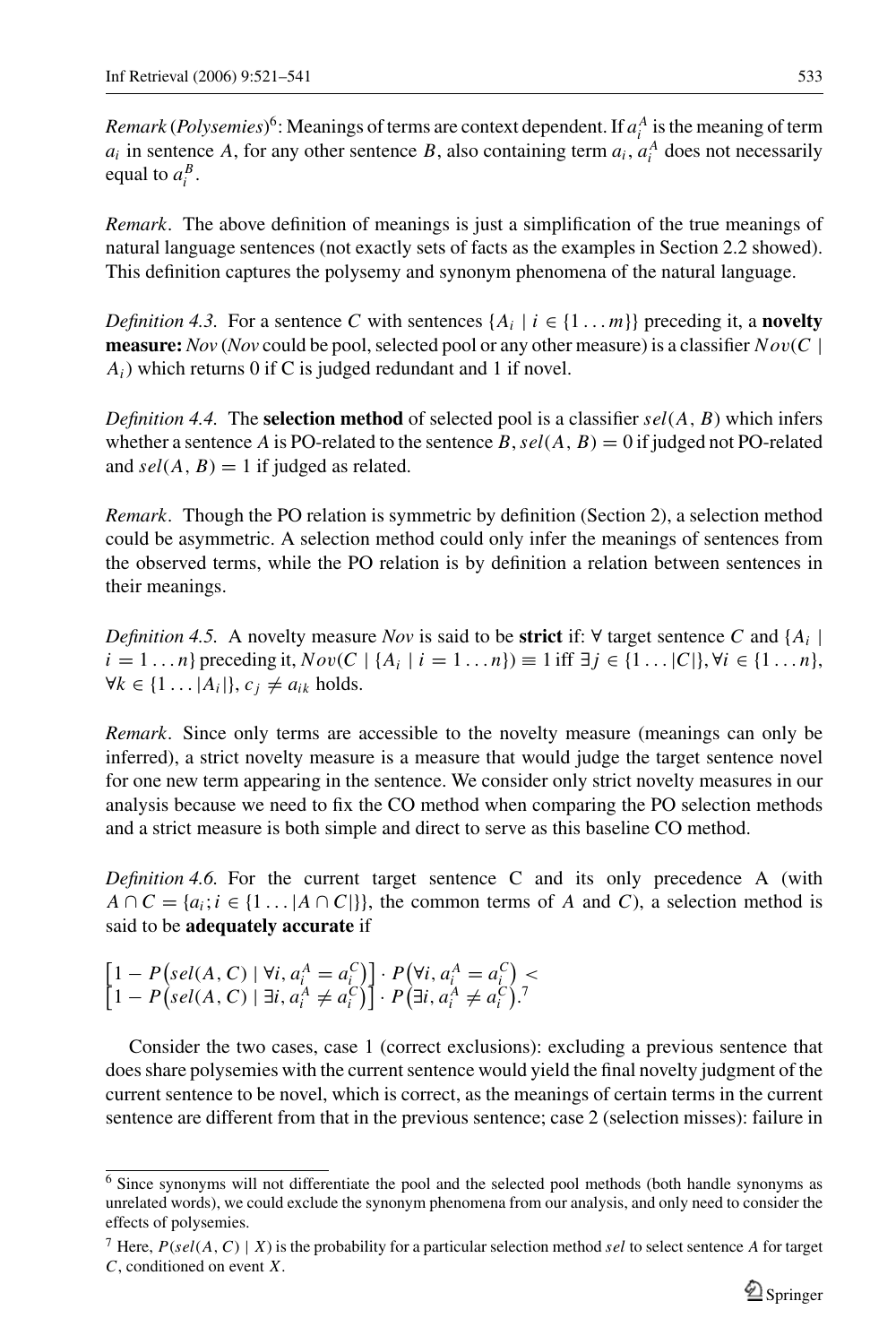selecting a previous sentence that does not share polysemies with the current sentence (which means term meanings of the previous sentence are the same as in the current sentence) would make the selected pool method worse than the simple pool. The adequately accurate condition for a particular selection method means that the probability of the first case happening should be larger than the probability of the second case.

**Theorem 4.1.** *Consider strict novelty measures, with A the only sentence preceding the target sentence C, the adequately accurate condition for the selection method is necessary and sufficient for a selected pool method to outperform the pool method in novelty classification accuracy.*<sup>8</sup>

**Proof:** Without loss of generality, we assume, for the terms of *A* and  $C, C \subseteq A$  and  $c_i =$  $a_i, \forall i \in \{1 \dots |C|\}$ . (For, if *C* contained a new term, the strict pool and selected pool would both render it novel, and there would be no difference between the two measures.) Consider the only two cases:

- 1. *C* is novel, i.e.  $P(novel) = P(\exists i, a_i^A \neq a_i^C)$ . The probability for the strict pool method to yield a correct novelty decision is  $P(pool | novel) = 0$ , since it always classifies C to be redundant. For selected pool, the same correctness rate is  $P$ ( $\mathcal{S}elpool| \mathcal{novel}$ ) = 1 − *P*(*sel*(*A*, *C*) | ∃*i*,  $a_i^A \neq a_i^C$ ).
- 2. *C* is redundant,  $P(\text{redundant}) = P(\forall i, a_i^A = a_i^C)$ .  $P(\text{pool} \mid \text{redundant}) = 1$ ,  $P(\text{selpool} \mid \text{redundant}) = 1$  $r$ *edundant* $) = 1 - P(sel(A, C) | \forall i, a_i^A = a_i^C).$

Immediately we have,

 $P(pool) < P(selpool)$ 

 $\Leftrightarrow$   $P(novel) \cdot P(pool \mid novel) + P(redundant) \cdot P(pool \mid redundant) < P(novel)$ *P*(*selpool* | *novel*) + *P*(*redundant*) · *P*(*selpool* | *redundant*)

 $\Leftrightarrow$  the selection method is adequately accurate.  $\square$ 

**Corollary 4.2.** *With a perfect selection method the strict selected pool is always no worse than the pool method.*

**Proof:** For a perfect selection method,  $P(self(A, C) | \forall i, a_i^A = a_i^C)$  always equals to 1, but *P*(*sel*(*A*, *C*) | ∃*i*,  $a_i^A \neq a_i^C$ ) could be less than 1. Therefore, a perfect selection method is always adequately accurate.  $\Box$ 

One observation from this adequately accurate condition is that the better performance of a selected pool method is guaranteed through the existence of polysemies. The more probable the same term in different sentences have different meanings, the more probable the selected pool method wins. As in many realistic cases, this probability of polysemy could be low, the ratio  $\frac{1-P(sel(A,C)|\exists i, a_i^A \neq a_i^C)}{1-P(sel(A,C)|\forall i, a_i^A \neq a_i^C)}$  need to be much larger than 1 to make selected pool win. Thus, we need  $P(self(A, C) | \forall i, a_i^A = a_i^C)$  to be almost 100% and  $P(self(A, C) | \exists i, a_i^A \neq a_i^C)$  to be as low as possible to satisfy the adequately accurate condition. This could be achieved by using a conservative selection method that tends to classify sentences to be PO related.

<sup>&</sup>lt;sup>8</sup> For more than one sentence preceding the target sentence, there could be a similar definition of adequately accurate and a similar theorem of necessary and sufficient condition. We present only the case for one previous sentence for clarity of presentation.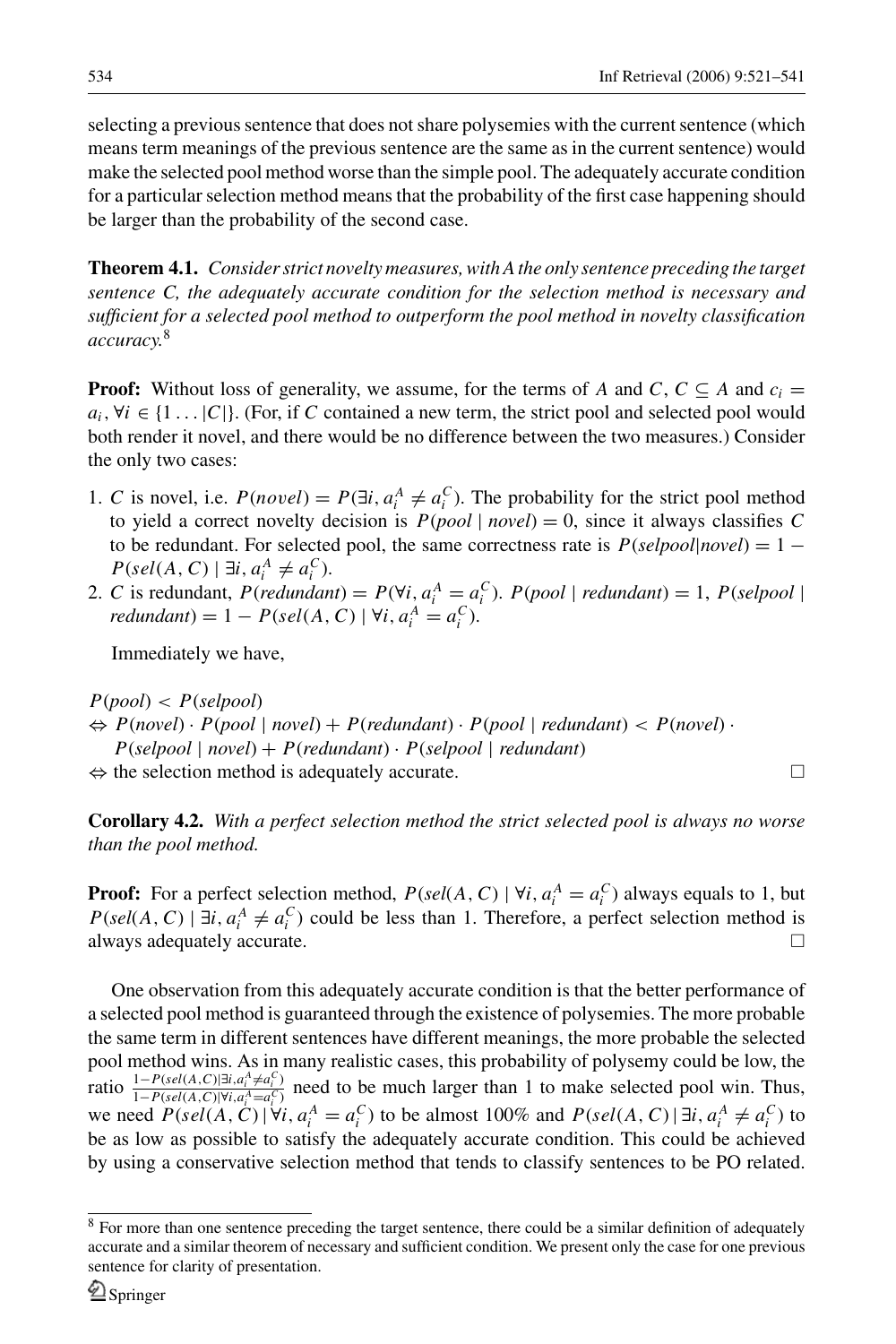

**Fig. 1** The performance of selected pool as selection threshold  $\beta$  changes

For the selected pool methods in Section 5, a selected pool with a lower selection threshold  $\beta$  yields more PO relatives for any target sentence and thus is a more conservative selection method. Conforming to this analysis, experiments in the next section show that with lower selection thresholds, the selected pool is always better than the pool method, while for larger thresholds it is not always the case (see Fig. 1 and Table 2 for details). This empirical success of using term overlap as a selection criteria indicated that term overlap could be an adequately accurate selection measure.

Another observation is that although a perfect selection method is always no worse than without a selection method (as in the pool method), a better selection accuracy is not a guarantee of a better novelty classification accuracy. Thus, when trying to improve the PO method, we should use the overall novelty classification efficiency as the final evaluation criterion, rather than the PO classification accuracy alone.

#### **5. Experiments and analyses**

#### 5.1. Novelty data sets

We start this section by introducing the novelty collections used in this work.

In Yi Zhang et al's pioneering work on large scale empirical study of the novelty detection problem (YZhang et al., 2002), a document level novelty detection dataset (nvyiz) was constructed on the archive of news articles from Associated Press (AP) year 1988 to 1990 and Wall Street Journal (WSJ) 1988 to 1990. This collection has totally 50 topics, but 5 of them lacks human redundancy assessments which were excluded from the experiments in this paper. In YZhang et al. (2002), two notions of redundancy were used in the assessments: absolutely redundant and somewhat redundant. In the experiments below, we are concerned only with the notion of absolute redundancy which is the same as from the TREC Novelty collections.

In TREC 2003 and 2004, two datasets TREC Novelty 2003 (nv03) and 2004 (nv04) were constructed, also on newswire articles. Both consist of 50 topics, but use sentences as units of processing instead of documents (sentences from 25 relevant articles for each topic were used to construct nv03 and nv04). The TREC Novelty 2002 collection contained too few redundancies (23 of the 50 topics had ALL relevant sentences marked as novel) Harman (2002), thus was excluded from the experiments.

Experiments in this paper were performed on these three collections, the only public text collections currently available for novelty detection research.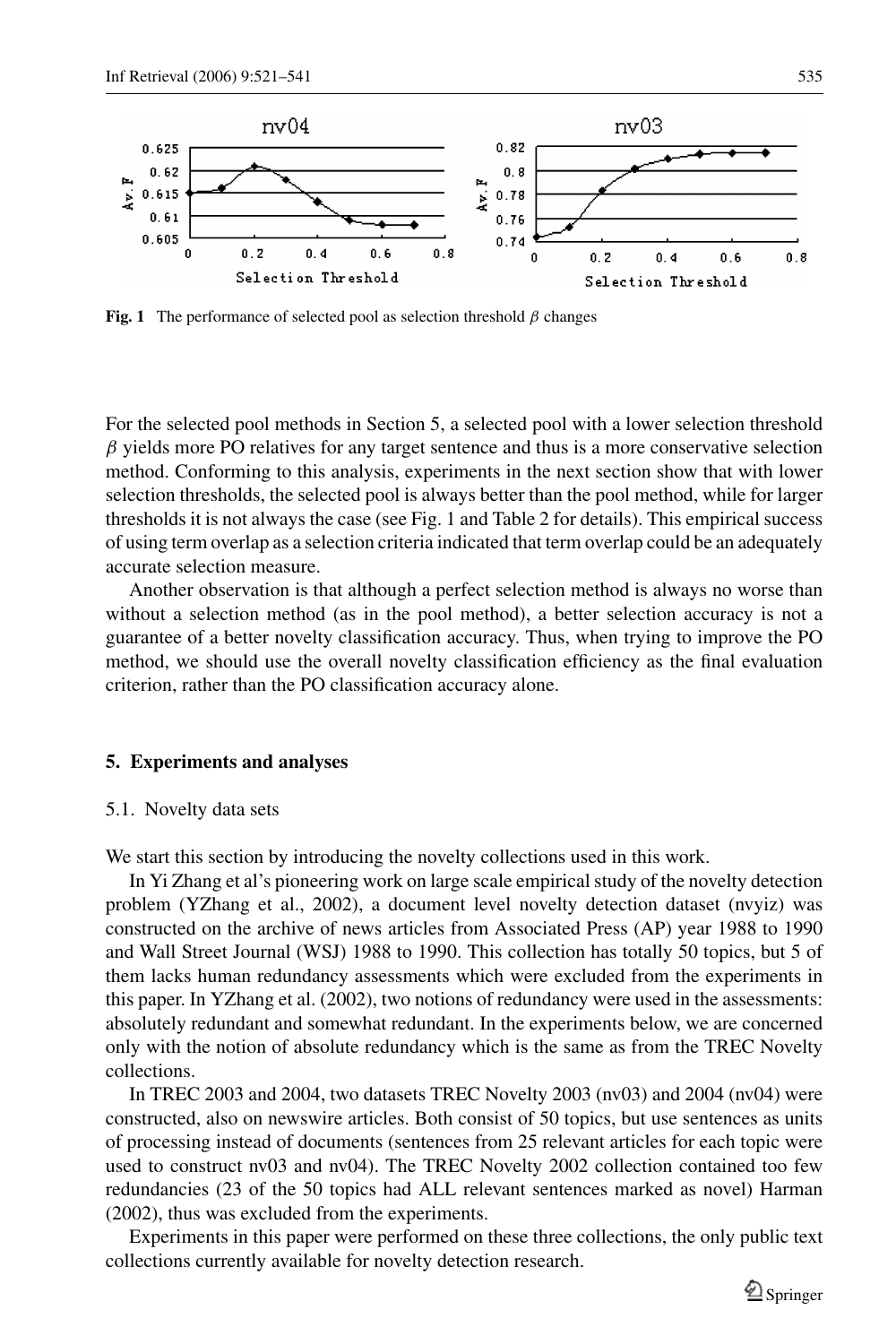| <b>Table 1</b> Similarity and the<br>overlap method | $nv045$ docs  | #ret  | Av.P  | Av.R  | Av.F  | #novel |
|-----------------------------------------------------|---------------|-------|-------|-------|-------|--------|
|                                                     | s0.4          | 986   | 0.688 | 0.977 | 0.790 | 627    |
|                                                     | 0.7           | 974   | 0.694 | 0.964 | 0.786 | 634    |
|                                                     | $nv0425$ docs | #ret  | Av.P  | Av.R  | Av.F  | #novel |
|                                                     | s0.4          | 7008  | 0.463 | 0.957 | 0.610 | 3282   |
|                                                     | 0.7           | 6965  | 0.462 | 0.950 | 0.608 | 3255   |
|                                                     | nv03          | #ret  | Av.P  | Av.R  | Av.F  | #novel |
|                                                     | s0.4          | 13495 | 0.719 | 0.978 | 0.817 | 9962   |
|                                                     | 0.7           | 13303 | 0.719 | 0.972 | 0.815 | 9836   |
|                                                     | nvyiz         | #ret  | Av.P  | Av.R  | Av.F  | #novel |
|                                                     | s0.4          | 9082  | 0.919 | 0.977 | 0.946 | 8313   |
|                                                     | 0.8           | 9349  | 0.909 | 0.988 | 0.945 | 8452   |
|                                                     |               |       |       |       |       |        |

## 5.2. Similarity and overlap

Table 1 provides for each run: #ret—the total number of sentences for the 50 topics returned by a run (judged to be novel by a run), Av.P—precision of the true novel sentences in the returned averaged over 50 topics, Av.R—average recall of novel sentences, Av.F—average *F*measure (*F*-measure trades off between precision and recall), and #novel—number of novel sentences returned. In all the tables, we used the following abbreviations: "s  $\alpha$ " for similarity with threshold  $\alpha$ , "o  $\alpha$ " for overlap with threshold  $\alpha$ , and "p  $\alpha$ " for pool. In Table 1, "o0.7" is the overlap method with threshold  $\alpha = 0.7$ ; "s0.4" is the similarity method with  $\alpha = 0.4$ . (both overlap and similarity thresholds were chosen to be optimal on the test collection.)

From the table, we can see that in *F*-measure, similarity was slightly better than or almost equivalent to overlap on the three collections: nv03 (0.817 vs. 0.815, but not significant by the sign-test), nv04 (for all the 25 documents, 0.610 vs. 0.607 but not significant by the sign-test, for the first 5 documents, 0.790 vs. 0.786, not significant; we keep the results from the first 5 documents for nv04 due to the reason that later sentences in the collection could admit more PO-relatives, and could turn out to be an unfair comparison, since overlap generally returns less novel sentences than similarity), and nvyiz (0.946 vs. 0.945, similarity is better, but not significant). The *F*-measure difference was small because overlap and similarity differ slightly. However, this comparison showed that asymmetric measures could work as efficient as symmetric measures for novelty, quite contrary to YZhang et al. (2002)'s observation.

#### 5.3. The selected pool method

We provide experiments comparing the selected pool to the overlap method, $9$  and the advantage of the selected pool method to the simple pool method, on Novelty 2003 (nv03), 2004 (nv04) and Yi Zhang et al's collection (nvyiz). Analyses concerning the different characteristics of the three collections and the differences in the relative performance of the discussed methods are also present.

In Table 2, we provide the performance change as parameter  $\beta$  changes. In the following discussion, we use "sp $\alpha$  s $\beta$ " as an abbreviation for the selected pool method with CO threshold α and PO selection threshold β. As β changes from 0.0 to  $\alpha$ , the selected pool method (spα sβ) changes gradually from the pool (sp $\alpha$  s0.0) to the overlap method (sp $\alpha$  s $\alpha$ ). The selected pool

<sup>&</sup>lt;sup>9</sup> Although overlap has a theoretical disadvantage for excluding multiple-to-one cases in novelty judgments, it has a stable and high empirical performance. Therefore, we will use the overlap method as a baseline in this experimental section.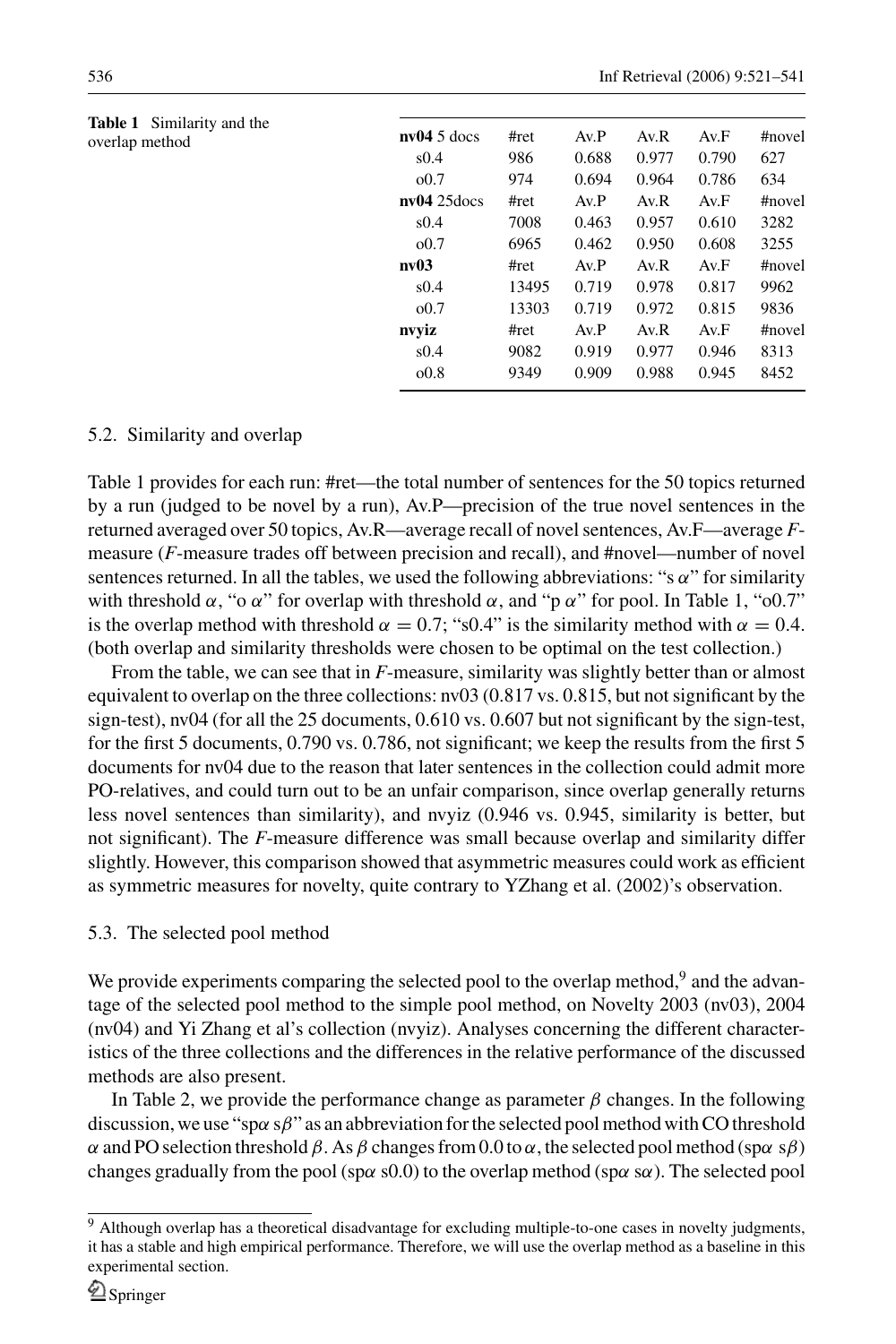| <b>Table 2</b> Overlap and pool as |
|------------------------------------|
| special cases of the selected pool |
| method with a varying parameter:   |
| $\beta$                            |

| nv04  | β    | #ret  | Av.P  | Av.R  | Av.F  |
|-------|------|-------|-------|-------|-------|
| p0.7  | 0.0  | 5713  | 0.495 | 0.864 | 0.615 |
| sp0.7 | 0.2  | 6068  | 0.490 | 0.900 | 0.621 |
| sp0.7 | 0.3  | 6331  | 0.483 | 0.918 | 0.618 |
| sp0.7 | 0.4  | 6624  | 0.473 | 0.931 | 0.613 |
| sp0.7 | 0.5  | 6818  | 0.466 | 0.942 | 0.609 |
| 0.7   | 0.7  | 6965  | 0.462 | 0.950 | 0.608 |
| nv03  | β    | #ret  | Av.P  | Av.R  | Av.F  |
| p0.7  | 0.0  | 9127  | 0.755 | 0.762 | 0.744 |
| sp0.7 | 0.6  | 13250 | 0.720 | 0.969 | 0.815 |
| 0.7   | 0.7  | 13303 | 0.719 | 0.972 | 0.815 |
| nvyiz | β    | #ret  | Av.P  | Av.R  | Av.F  |
| sp0.8 | 0.5  | 8981  | 0.824 | 0.866 | 0.844 |
| sp0.8 | 0.6  | 9180  | 0.914 | 0.974 | 0.942 |
| sp0.8 | 0.7  | 9257  | 0.912 | 0.984 | 0.945 |
| sp0.8 | 0.75 | 9296  | 0.911 | 0.985 | 0.946 |
| 0.8   | 0.8  | 9349  | 0.909 | 0.988 | 0.945 |

with a higher selection threshold will include fewer sentences in the pool, and thus will return more sentences than with a lower selection threshold. Thus we could use the number of the additional returned novel sentences in the totality of the extra returned sentences to measure performance change. For the nv04 collection, in *F*-measure sp0.7s0.2 is better than p0.7, and sp0.7s0.5 is almost the same as o0.7. But for the additional returned sentences, only a small portion were novel (for the 355 more sentences returned by sp0.7s0.2 than p0.7, only 147 were novel; for the 147 more returned by  $0.7$  than sp0.7s0.5, only 37 were novel), much lower than the average precision of about 0.49. Simple derivation showed that to increase the *F*-measure of a set of results, additionally returning a set with precision higher than  $P \div (P + R)$  is sufficient, where P and R are the precision and recall of the original result set. For example, if  $P = 0.5$  and  $R = 0.9$ , including a set with precision greater than 0.36 already increases *F*-measure. This property of the *F*-measure can be misleading when comparing different Novelty methods only using the *F*-measure (this could also be observed in Table 1 when comparing the similarity and the overlap method).

The performance outline of the selected pool method as selection threshold  $\beta$  changes is shown in Fig. 1 (the plot of nvyiz is similar to that of nv03 and thus excluded from the figures). Consistent with the expected performance of a successful selection method as the analysis in Section 4.1 revealed, selected pool on both nv03 and nv04 collections experienced performance improvements from the pool method ( $\beta = 0$ ) for low selection thresholds  $(0 < \beta < 0.35)$ . This is because the term overlap selection method for low threshold  $\beta$  keeps PO recall high  $(P(self(A, C) | \forall i, a_i^A = a_i^C)$  large) while maintaining a low false alarm level  $(P(self(A, C) | \exists i, a_i^A \neq a_i^C)$  small), such that it satisfies the adequate accurate condition. This indicates that term overlap being a highly effective feature for novelty computation is also a good enough feature for using the selected pool method.

# *5.3.1. Within-collection analyses*

In the comparisons below, a robust statistical test (Hull, 1993)—the sign test was used.

On nv04, the *F*-measure for sp0.7s0.2 (the best performing selected pool) was significantly better than that for o0.7 (the baseline overlap method of the best selected pool) by the sign test, significant at  $p = 0.0002$ , of all the 50 topics, 37 increased, 11 decreased, 1 remained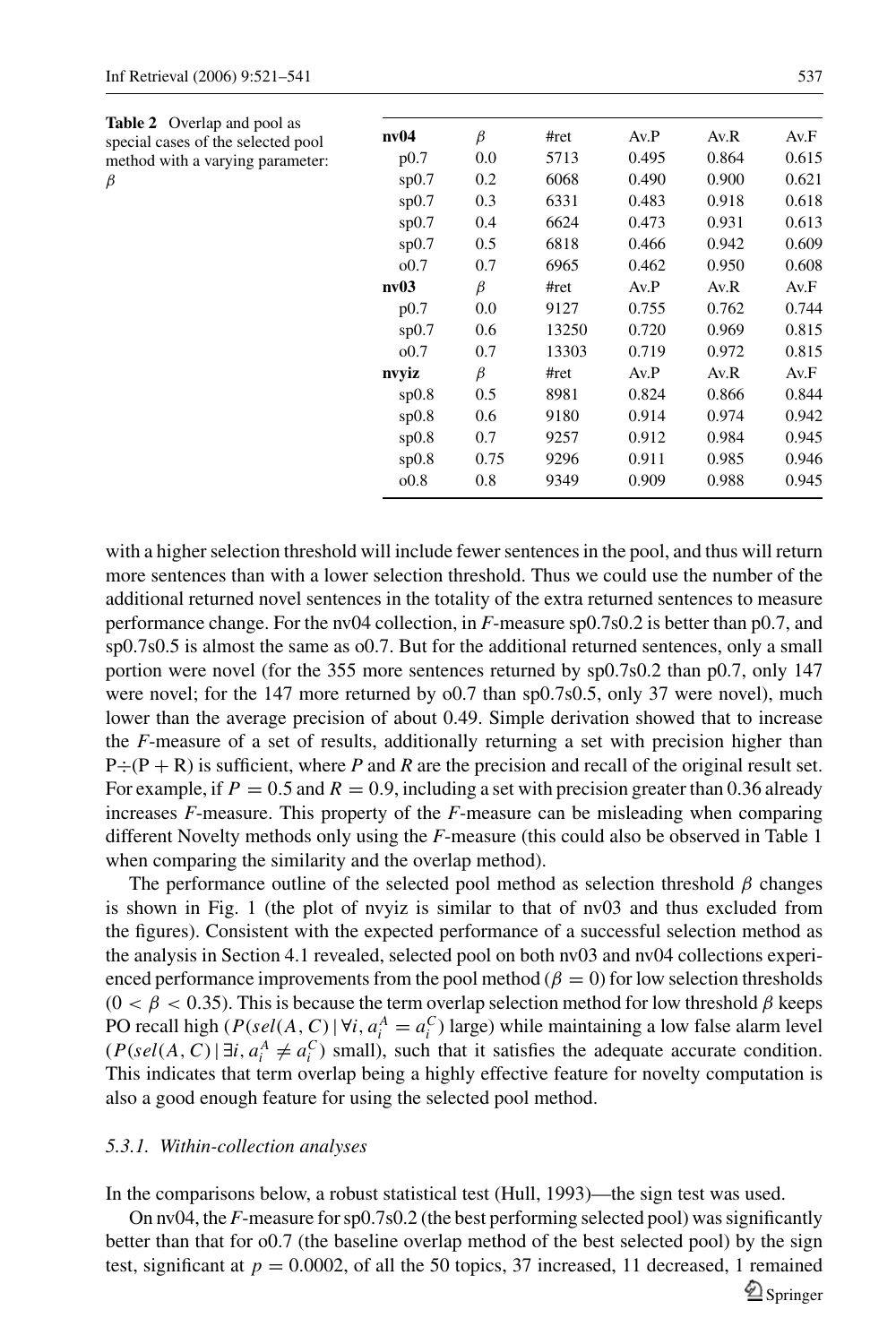the same; if we consider #errors made in novelty judgments, the improvement of sp0.7s0.2 w.r.t o0.7 is more conspicuous (44 topics decreased in #errors—improved, 5 increased degraded, 1 remained unchanged). On the nvyiz collection, sp0.8s0.75 was almost the same as  $0.8$  in average *F*-measure (0.946 vs. 0.945,  $p = 0.30$ , not significant by the sign test. But in #errors, 15 topics improved, 7 degraded, 23 did not change, sp0.8s0.75 was significantly better than  $0.8$  at  $p = 0.037$ . On the nv03 collection, sp0.7s0.6 was equivalent to 00.7. These experiments on the three collections suggested that multiple-to-one comparison is no worse and sometimes better than one-to-one comparison if we use a proper method like the selected pool.

Now we are able to answer the question mentioned in the introduction, one-to-one or multiple-to-one comparison, empirically. In YZhang et al. (2002), the multiple-to-one comparison was actually an all-to-one comparison, like in the simple pool method, and simple pool was significantly worse than overlap on nvyiz and nv03 (0.744 vs. 0.815, significant at  $p = 0.0000000001$ ) collections, but was significantly better than overlap on nv04 (by the sign test, significant at  $p = 0.05$ ), suggesting that the pool method is unstable among datasets.

For the nv04 collection, the best performance of the selected pool (sp0.7s0.2) was observed around the top runs submitted to TREC 2004 task 2 (Best run: City U. Dublin average *F*measure: 0.622, second: Meiji F: 0.619), among all runs with language modeling approaches, cosine similarity measure, information gain and named entity recognition Soboroff (2004). Even the worst (simple overlap) could be ranked as high as 7th. The overall performance of the selected pool method as a technique that adopts the PO-CO framework is encouraging.

#### *5.3.2. Inter-collection experiments and analyses*

Above are analyses within collections; inter-collection comparisons of the collections themselves and of the performance differences of the methods on different collections are provided below:

Although nv03 and nv04 are datasets selected from the same set of topics and from the same newswire data collection, the redundancy rate by human assessments in nv03 is 34.1% while in nv04 53.7%. This difference was surprising but unexplained in Soboroff (2004). We believe that this difference in human assessed redundancy ratio is the cause for the difference in performance of selected pool on the nv03 and nv04 collections. Selected pool is better on nv04 than nv03 probably because of the possible different characteristics in the Novelty 2003 and 2004 human assessments—04 contains more multiple-to-one overlapping cases while one-to-one dominates in 03. There is no direct evidence for this conjecture (human assessments are incomplete for nv03 and nv04 collections; we do not know a sentence is redundant because of which previous sentences), but it seems to be the most probable explanation for the different behaviors of selected pool. It is possible that with a much shorter list of relevant sentences for each topic, (the rate of relevant sentences is almost less than half that of nv03, this allows assessors to consider multiple-to-one overlap cases more easily) when they were constructing the nv04 dataset, the assessors paid more attention to the multiple-to-one overlapping cases. This is consistent with the observation from Fig. 1 on nv04, where the performance of selected pool dropped from the peak for larger  $β$  while on nv03 there was no such decrease as  $\beta$  became larger. This could also be a feasible explanation for the higher redundancy percentage in nv04 than that of nv03 which actually were consisted of topics randomly chosen from the same collection.

Compared to the nv03 and nv04 collections, nvyiz has a more complete structure (for each redundant document, the human assessments also include all the previous documents that actually make this document redundant). Therefore we can have direct evidence from the  $\bigcirc$  Springer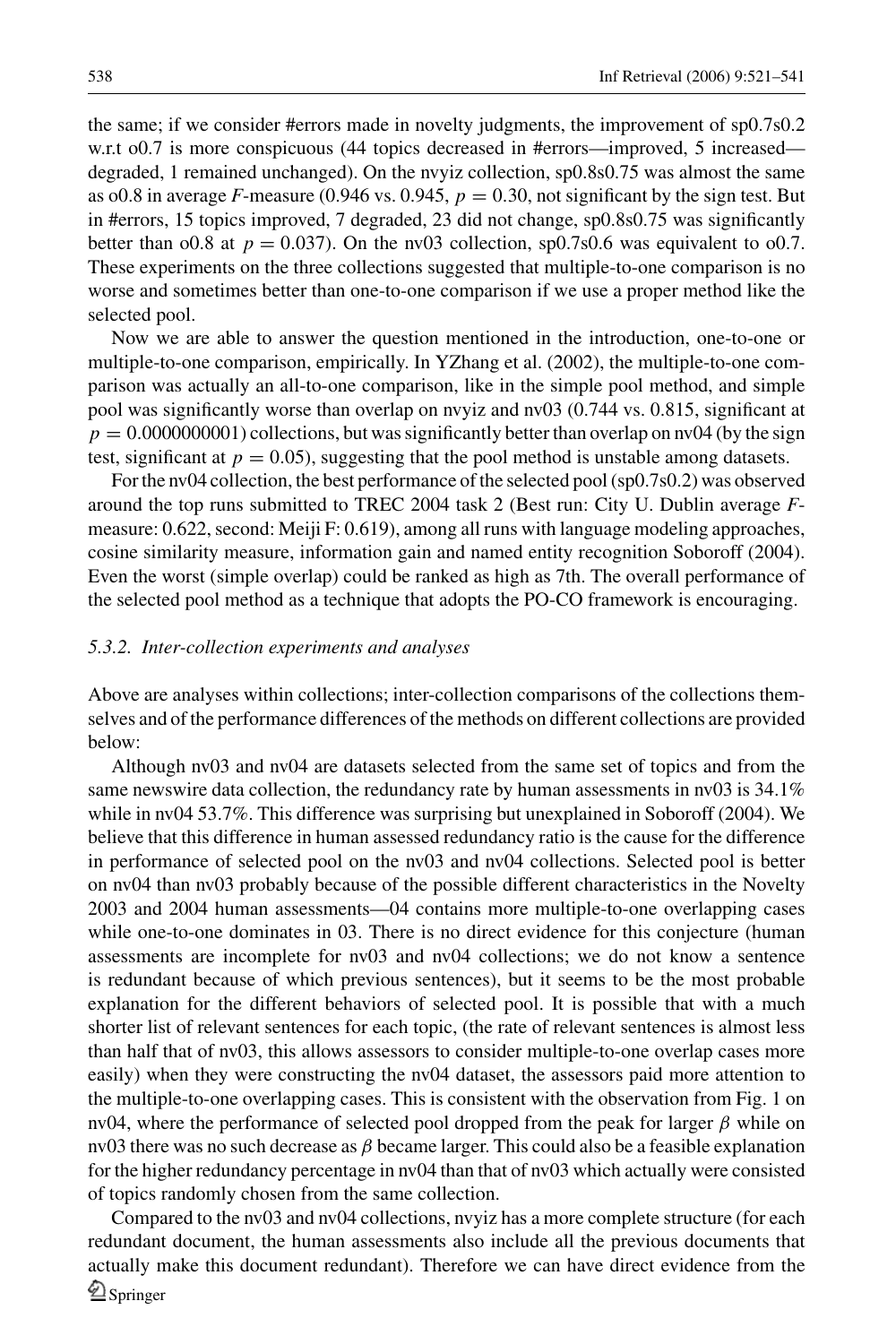| <b>Table 3</b> Performance of the pool<br>and the selected pool method | Collections:                                  | nv03 | nv04  | nvviz  |
|------------------------------------------------------------------------|-----------------------------------------------|------|-------|--------|
| compared to the overlap method<br>respectively                         | Simple pool $-\frac{1}{x}$<br>Selected pool 0 |      | $-++$ | $-\,-$ |

human assessments showing that nvyiz has a per topic redundancy rate of 10.8%, multiple-toone cases occupy about 34.7% of the 10.8% redundancies. The existence of those multiple-toone cases indicates a potential of improvement for the selected pool over the simple overlap method.

One last thing about the comparison between overlap and selected pool is how to choose the parameters  $\alpha$  and  $\beta$ . As selected pool has one degree more freedom than overlap parameter  $\beta$ , does selected pool tend to overfit because of its superior learning ability? To answer this question, we did Leave-One-Out (LOO) estimations to estimate the expected *F*-measure and expected #errors of overlap and selected pool. In these experiments, for each topic, the other 49 topics were used for training; the one topic left out was used for validation. Because the parameters were few, the entire parameter space was searched at the training step. Sign tests on *F*-measures of the 50 (45 for nvyiz) test topics showed that on nvyiz selected pool was better than overlap in *F*-measure (0.946 vs. 0.945, but not significant,  $p = 0.30$ ; on nv04 selected pool was significantly better than overlap (0.621) vs. 0.614, significant at  $p = 0.036^{10}$ ; on nv03 selected pool and overlap performed almost the same (0.815 vs. 0.815, overlap was slightly better, but not significant). The important thing here is that the performance of selected pool estimated by LOO is almost the same as the performance of the selected pool with the best parameter setting, which means the selected pool is stable and does not overfit training data, in spite of its greater learning ability (containing one more free parameter than that of the overlap or the simple pool).

The performance of the selected pool and the simple pool method compared to the overlap on the three collections (nv03 nv04 and nvyiz) are summarized in Table  $3<sup>11</sup>$  In the table, "−−" stands for significantly worse than overlap on the corresponding collection; "++" stands for significantly better under both *F*-measure and #errors than the overlap method; "+" stands for improvement in average F, but not significant; "0" stands for almost no difference.

At this point, we are able to answer the questions proposed by YZhang et al. (2002) both theoretically and empirically. The poor performance of the asymmetric language model approach of YZhang et al. (2002) was because of the particular usage of language model in that work. If we use sets of terms to represent sentences in novelty computation, the symmetric similarity method is not significantly better than the asymmetric overlap. The worse performance of multiple-to-one comparison theme is because of the failure of the authors to recognize the computational structure—the two relations of novelty detection computation. In fact, the multiple-to-one method examined in this paper, the selected pool, is better than or no worse than the baseline simple overlap method which was proved stable previously.

<sup>&</sup>lt;sup>10</sup> Since we only made pairwise comparison of selected pool to overlap, there was no need to make multiple comparison corrections.

<sup>&</sup>lt;sup>11</sup> We compared the selected pool with the overlap, and compared the simple pool with the overlap separately. We show that the simple pool is unstable among collections, while the improvement of the selected pool is consistent. Since only pairwise comparisons were made, multiple comparison corrections were not necessary.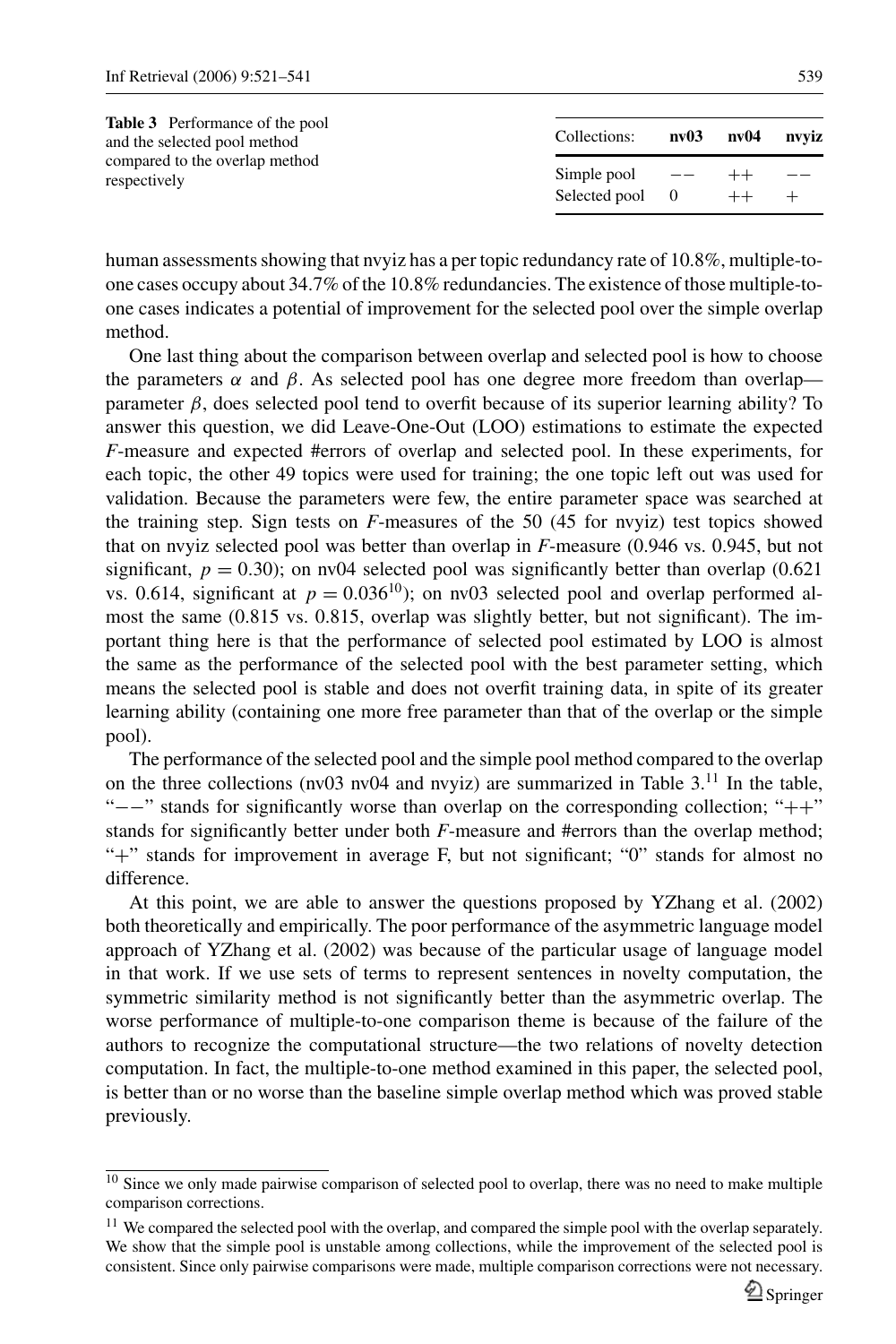#### **6. Conclusions and future work**

The major contribution of this paper is the recognition of the PO-CO relations of novelty computation and the clarifying discussions and analyses (such as the *differentiation of meanings*, the classification viewpoint and the error analysis of PO-CO based methods). The nature of novelty detection we revealed is important because it provided new insights to the novelty task theoretically and empirically, and provided more flexibility for a computational solution to the novelty task.

To be more specific, previous works only adopted the one-to-one or all-to-one themes in novelty processing, however, a PO-relatives-to-one theme become possible after the recognition of the nature of the task. Previous works used uniform representations of sentences in the two PO-CO steps, while generally, since the PO and CO relations are largely independent, we could use distinctly different representations or methods for the two steps. To find out ways to exploit this flexibility for improving novelty detection accuracy would be an important topic for future novelty research.

As the two steps constitute one novelty classifier, if we only want to achieve a better novelty detection accuracy (measured by the *F*-measure or number of classification errors), the two steps become inter-related. An effective PO-relative classifier is only effective relative to its next CO step. However, if the PO classification is 100% accurate, it is guaranteed that an all-to-one novelty method will be no better.

The empirical success of the selected pool method proved the effectiveness of using term overlap for PO and CO judgments (if time is ripe, NLP techniques would be more desirable here). Our analysis also revealed the necessary and sufficient condition for the PO-selection based methods to outperform the pool method in the existence of polysemies. We hope to find more general situations where PO-selection based methods could work better. For the CO step, we restricted our analysis to the strict case. We hope to loosen this constraint in our analysis in the future.

For incorporating background knowledge of the user (personalized novelty detection), the PO-CO framework could also provide us a more efficient alternative than the simple pool method which could include even more noises into the pool.

Although the experiments in this study were on query-specific novelty detection datasets, many of the conclusions obtained in this paper can have a larger generalization to non query-specific cases. For the novelty task itself, there is still much work to do following this direction, but we hope this work as a summary for one major aspect of the three years' work on Novelty can be a starting point for those who would like to continue the quest for efficient novelty computation. For the study of semantics, the novelty task also provides us a new insight into the characteristics of meanings: the overlapping relations between meanings of sentences. In our treatment, unlike previous theories which consider meanings themselves, we studied meanings of sentences with the relations between them. Although these treatments are far from complete, they do work for novelty computation at least. Nevertheless, novelty detection remains a difficult task which is demanded by the complexities and arbitrariness of natural language. In this study, we identified where exactly the difficulties lie, and divided the them into small pieces. We hope this new treatment could inspire new methods and insights to tasks dealing with complicated objects such as the meanings of natural languages.

**Acknowledgments** Special thanks to Ellen Voorhees and the anonymous reviewers of Journal of Information Retrieval for numerous suggestions about the organization, the presentation, the evaluation methodologies of this paper, and several important issues related to the PO relation property (5) and the semantic modeling of